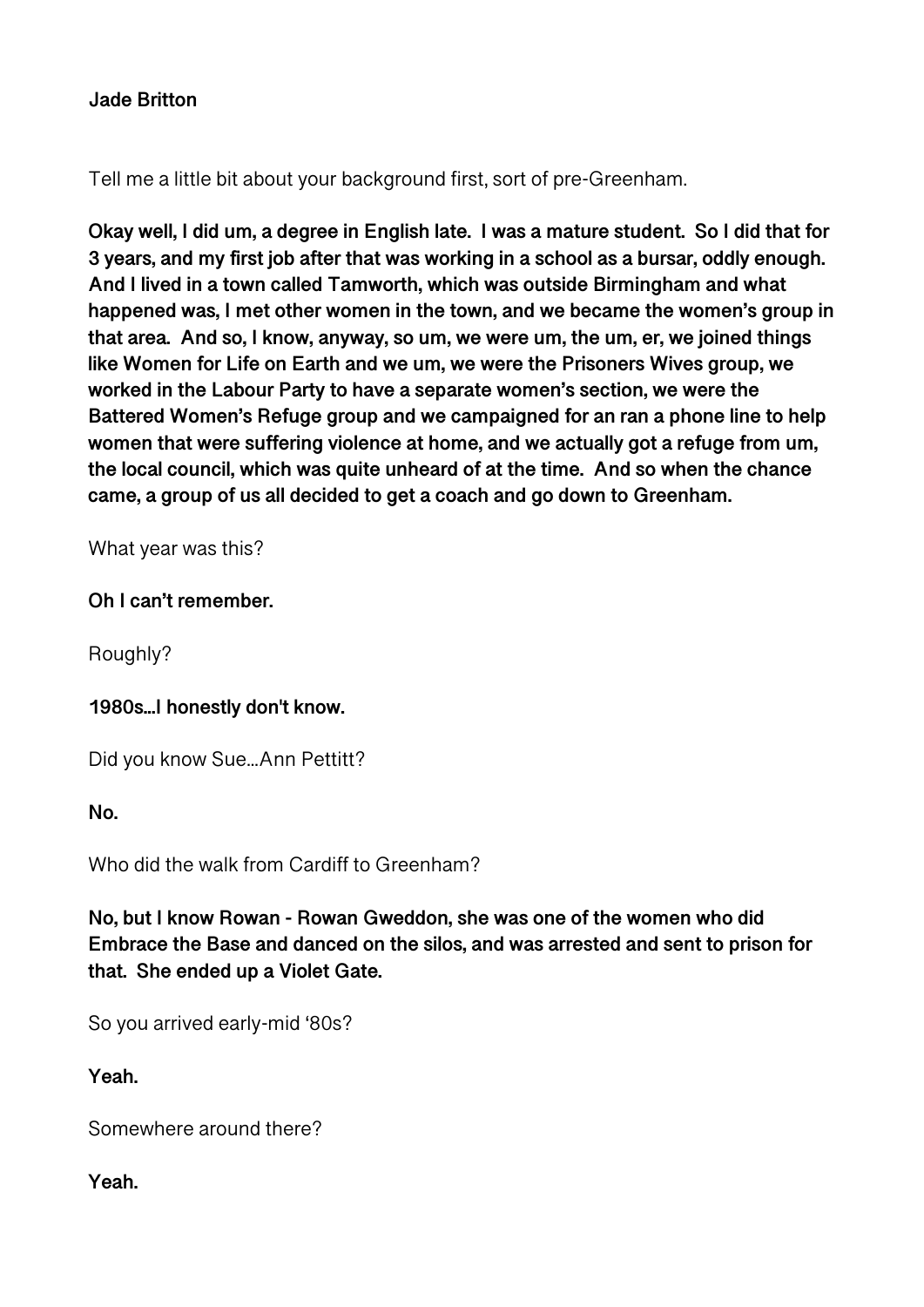Um, what happened? You arrived - you were there, what happened next?

# **What at Greenham?**

## Um-hum (agrees).

**Well, as I say we went down with a coach load, and I don't know - I just felt an incredible pull towards the place. Um, and I spent the next 3 or 4 months going back and forward, and going every weekend I could, and eventually I decided that you know, that was where I was meant to be, and so I quit the job and moved down there, so um, I sort of ended up...it coincided South East Women for Women on Earth were doing a walk from Greenham and Menwith Hill, so that was to call attention to the whole nuclear issues, and so myself and another friend called Kullah, um we decided to join that a ranch. They were saying 'oh yeah, come with us, it'd be so nice to have you'. We were talking one night around the fire, and some of the women from that project were there, and so we decided we would do that, as you know - I would move down to the camp, and sort of - after the weekend we would join with them, and we would do the marching with them. So that was an incredible journey, because for the first 2 weeks were were literally marching along between small rural towns and small rural areas, um, meeting an incredible amount of people who would hear about this little band of women sort of tronking along the road, and the children were in a bus driven by male supporters, and we'd pitch up in places where you know, they'd have heard of us coming, and I can remember one where a man and his wife came rushing out and saying 'we've got lunch all ready for you', and we sort of scrunched into their tiny two up and two down, and they fed the whole lot of us - there was about fifteen of us.** 

## Where did you stay at night?

**Er, all kinds of places. We stayed, er, in an area where I think there was a school hall, we stayed at sports areas, we camped out all kinds of places - it was just a motley array of things. We joined up with Miner's Wives groups, um I think - was it in Leeds or Sheffield? I can't remember, but we got to one of them, and we were invited to go to the town hall for a reception - they were holding a reception, so we, you know from all these different things.....** 

What was you reception, generally - any adverse reactions?

**No, no, I mean the villages we were walking through were lots of working class people who were very very supportive, and who welcomed us with open arms. And as I said, people opened their doors - they'd say 'we heard you were coming', and you**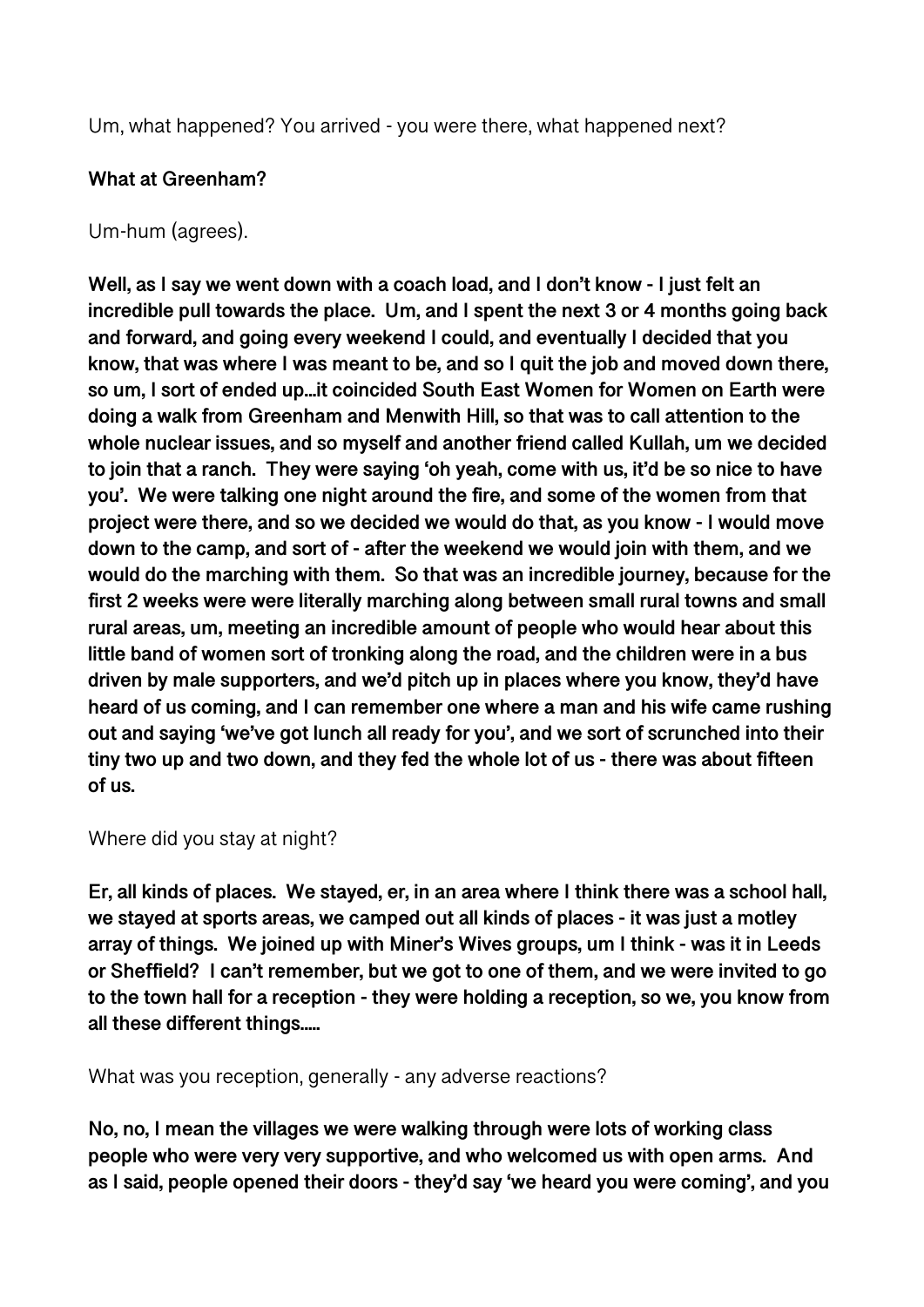**know, just ordinary people would just invite us into their homes, or give us food, or say 'we've made sandwiches for you'. Or you know, and they'd just turn up, and it was fantastic. I think we quit just before the end, and left them to go ahead, and we went back to Greenham.** 

To Greenham?

**Yeah, that's when I stayed full time.** 

And which gate were you staying at?

**Well I went - I used to go down to Indigo, but Indigo was just on a stretch of road, and there was nowhere on the other side of the road where you could be. So literally you'd have a pallet and somewhere to stay, but it was very very exposed, and a very narrow strip of grass that it was on. And gradually I worked my way down to the next one along, which was Violet Gate. So Violet Gate, it was known as the Violet Gate Slope, so you slid your way down it sometimes, but um, you would be sitting there, around the fire pit, and you could duck across the road and go up between the, there was a little path that lead up to a little bit of clearing with trees and bushes, and on the other side of that was the golf course, so it was a nice stretch of green where you could build benders and things like that. It was a gate, so there were gates there, but they never opened them, so you could park your vehicles up quite easily.** 

Any interaction with the golfers?

**Um, I think they were just kind of like disdainful, but tried to ignore it and pretend it wasn't happening, so yeah. But not really any interaction with the golfers, no.** 

What was special about Violet Gate for you? What was different about it compared to the other gates?

**Well, if you had to explain to a visitor, and you were saying what each of the gates were like, it would be kind of, well Yellow Gate was the activist gate and the political gate, because that's where all the cameras went, and the other people - like if visitors came up, I mean it did wind me up terribly one time. I went to stay at Red Gate one time, and um, a lot of people had gone off for various things, I think there were only two of us that were there, and when we woke up at like half five or six in the morning, the police had arrived with the bailiffs and the munchers ready to tear down everything. And a woman in a very, it must have been quite an expensive sports car rolled up, and she said 'oh, I'm looking for the Greenham women, and you know, I want to know if they need any help?' And I said 'well, as you can see, we're getting evicted, and there's only two of us, so we can't rescue everyone's things, and if you**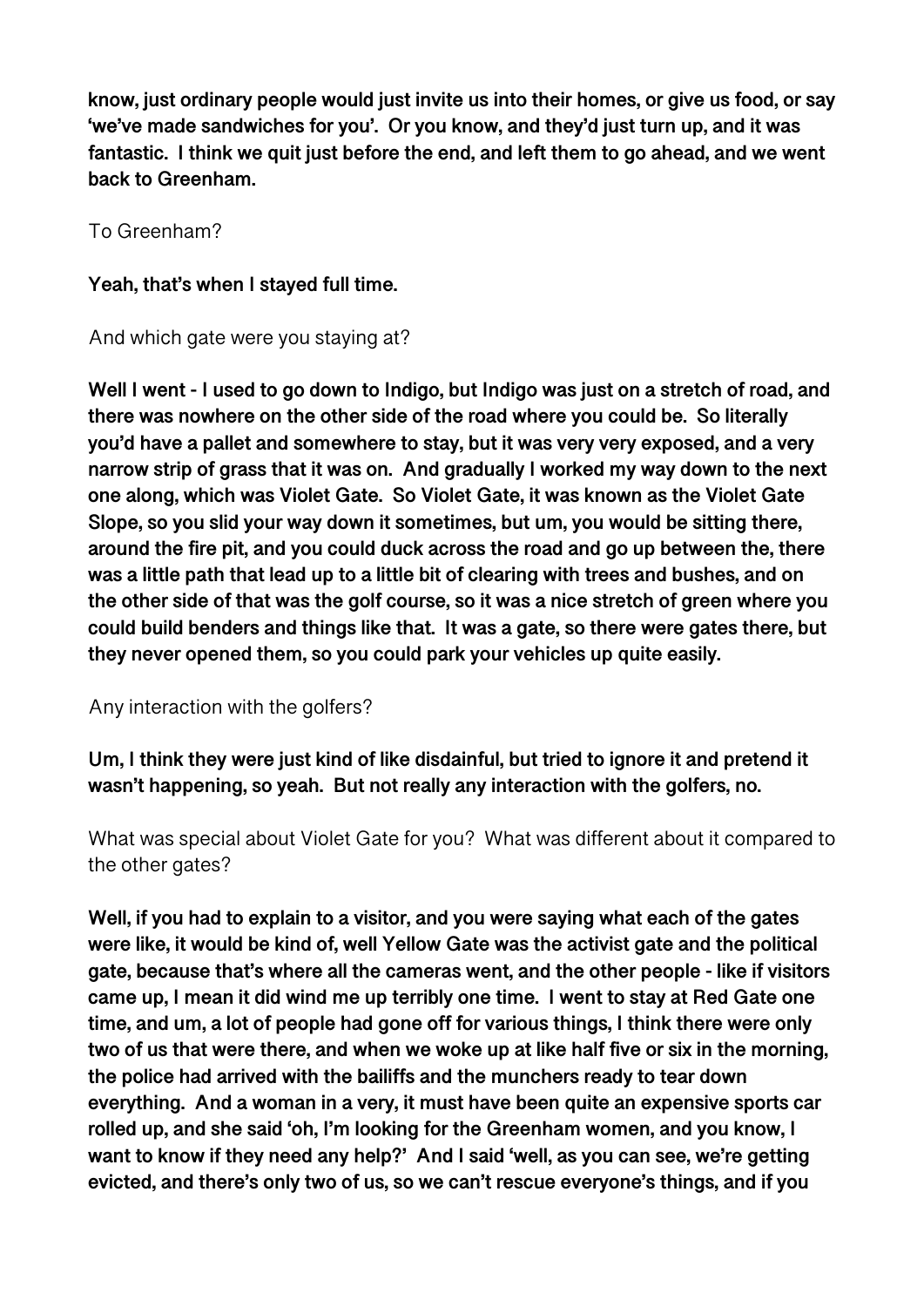**can help that would be wonderful', and she kind of looked us up and down, and she said 'no, actually I was wanting to go and speak to the real Greenham women', I said 'well you want Yellow Gate then - you just keep on going, love', and off she went, roared away and left us to it. So it was just kind of like (takes big exasperated breath, laughs). But she wanted the place where all the campers were, because that's what she thought was the real camp. So occasionally we had that, so yeah - Yellow Gate was sort of the activist gate. Green Gate was the ecologically sound gate - I did know somebody who was there for quite a long time, and um, she needed a holiday - she needed a break - every now and then people just needed a break, and so she went to Green Gate for two weeks for her holidays. Because we didn't have men at Green Gate, and it was off the road - it was up a different track, and they were very into ecology and having all the right recycling bags, and all the rest of it, so she went and had her holiday for two weeks at Green Gate. Um, so, then there was, um, Blue Gate, which was kind of the young anarchists' gate - punk, and the joke was if you sat down there for more than 20 minutes, they'd Mohican your hair, or dye it blue. Then there was Indigo, which was again - it was all a precarious kind of gate, um, but it was quite a likely one where they might bring convoys out. And then there was Violet Gate, and actually I should - because the Violet one was the one I was that. And there was Orange Gate, and Orange Gate was the creative gate - it was where people, they had a very nice flat area, and they could do canopies over it, so they used to sometimes they would drive round in a van, and all of a sudden they'd leap out and perform some kind of skit or songs or something to entertain you, and then they'd all pile back in and drive off, so they were the entertainment gate. And they used to - people used to play musical instruments, and people would gravitate there - sort of arty. Red Gate sprang up just as an annex because it got really busy, and sometimes you'd get other little gates - Turquoise Gate, I think it was a vegan gate at one point, and then somebody thought of a fruitarian gate, but I never got to that one! (Laughs). But Violet Gate became known as, and visitors said to me - when I took them on this um, er, to d a water run, and they said 'What about Violet Gate though, because that's where you live?' And I said 'Um, I think that's the gate where we just eat all the time!' And we weren't particularly - there wasn't any prescription on if you were lesbian, there were a lot of people there that were straight, we ate meat, we had fish for Christmas dinner one time, so we were - one of our women ended up writing to a squaddie from behind the fence for quite a long time.** 

That's interesting - how did that come about? Do you know?

#### **She just talked to him (laughs)!**

Did you talk much to people behind the dance?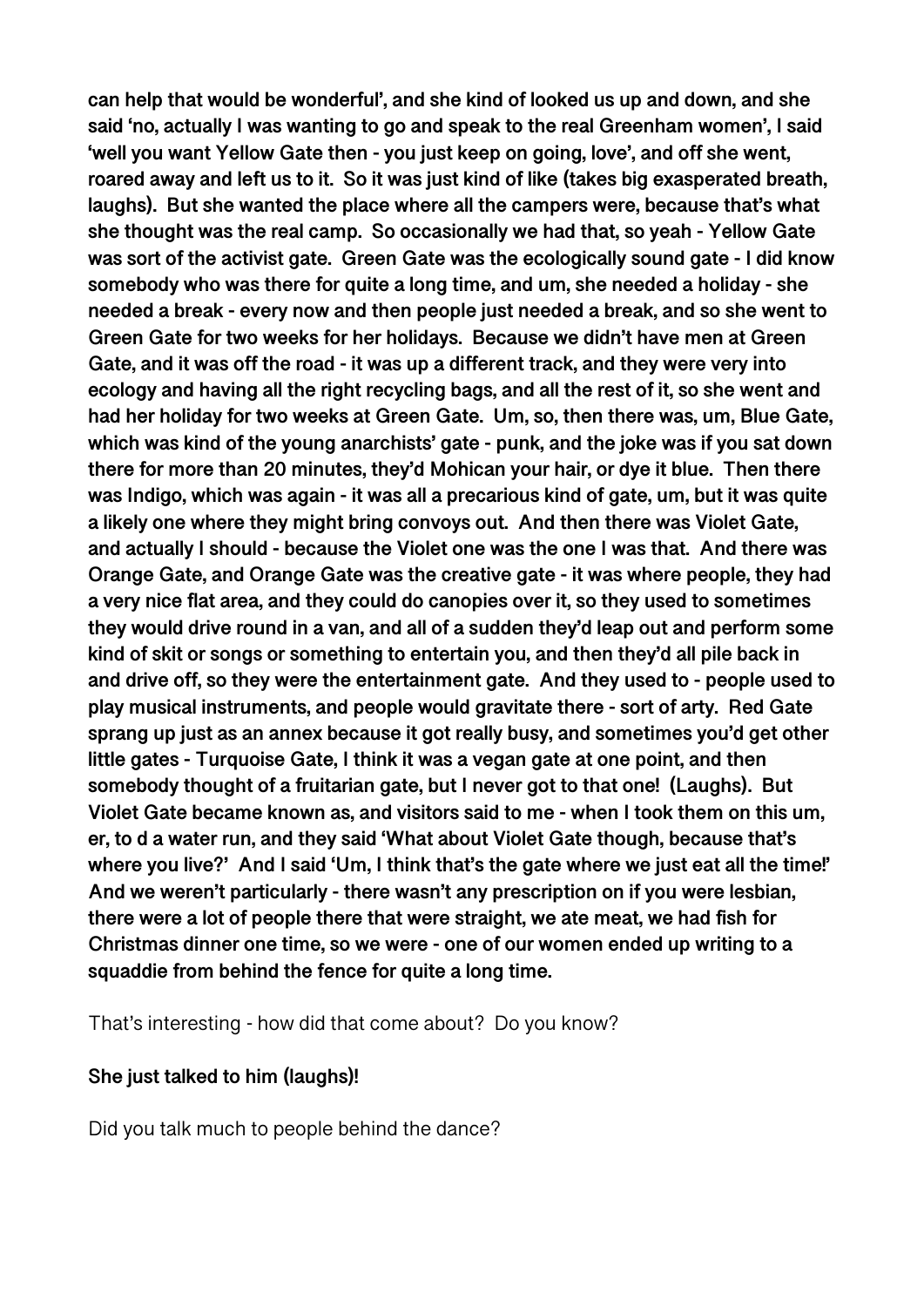**Yeah, quite a lot. Sometimes they'd be hostile and quite horrible, and sometimes they'd be...** 

These are the police?

**Well no, they were always the British - they were the British troops on the...** 

Inside the perimeter?

**On the inside of the perimeter, and you never saw the Americans, because they kept separate from that. Occasionally there would be one of the um, Americans would drive up, and sit and get out, and talk, and the British squaddies were like 'okay mate, you've been here 20 minutes, if you're here any longer were going to have to report you', and we'd always say 'go now, because we don't want you to get into trouble and stuff like that'.** 

So there'd be an American GI who'd stop and talk?

**Yeah, sure.** 

Can you remember any conversations?

**Um, not particularly - but they were concerned about the nuclear, about the whole nuclear idea. Um, I mean I remember seeing threads televised, and the possibility of a nuclear issue got worse and worse, and in the end I thought you know, I'm not prepared to just sit at home and wait for something to happen, so that was part of the motivation for going to Greenham. I thought at-least if I'm there, then I'm - whatever I'm saying I don't agree with this, and I don't think it should be happening.** 

Did you feel very afraid that...

**I think we were all quite - and if you ever saw the convoys going out, it's the thought of those things being deployed in the British countryside that really...and when you saw them come out, um, and they would - you know, the police or whatever would pen you in, and try to stop you getting the word out - because people would jump in cars and follow it so they would see that they couldn't deploy them without people getting the word out in the British countryside, that they didn't have license to just do as they pleased with these weapons of mass destruction, so yeah, I think it was - I think it was very very real at that time, and we - personally, I felt a very sense of strong - I might be blown up by a nuclear missile - I might as well be right outside the darn base if that's going to happen, and I might as well be telling people I don't agree with it. So, and there was an awful lot of support for that. You know. When the**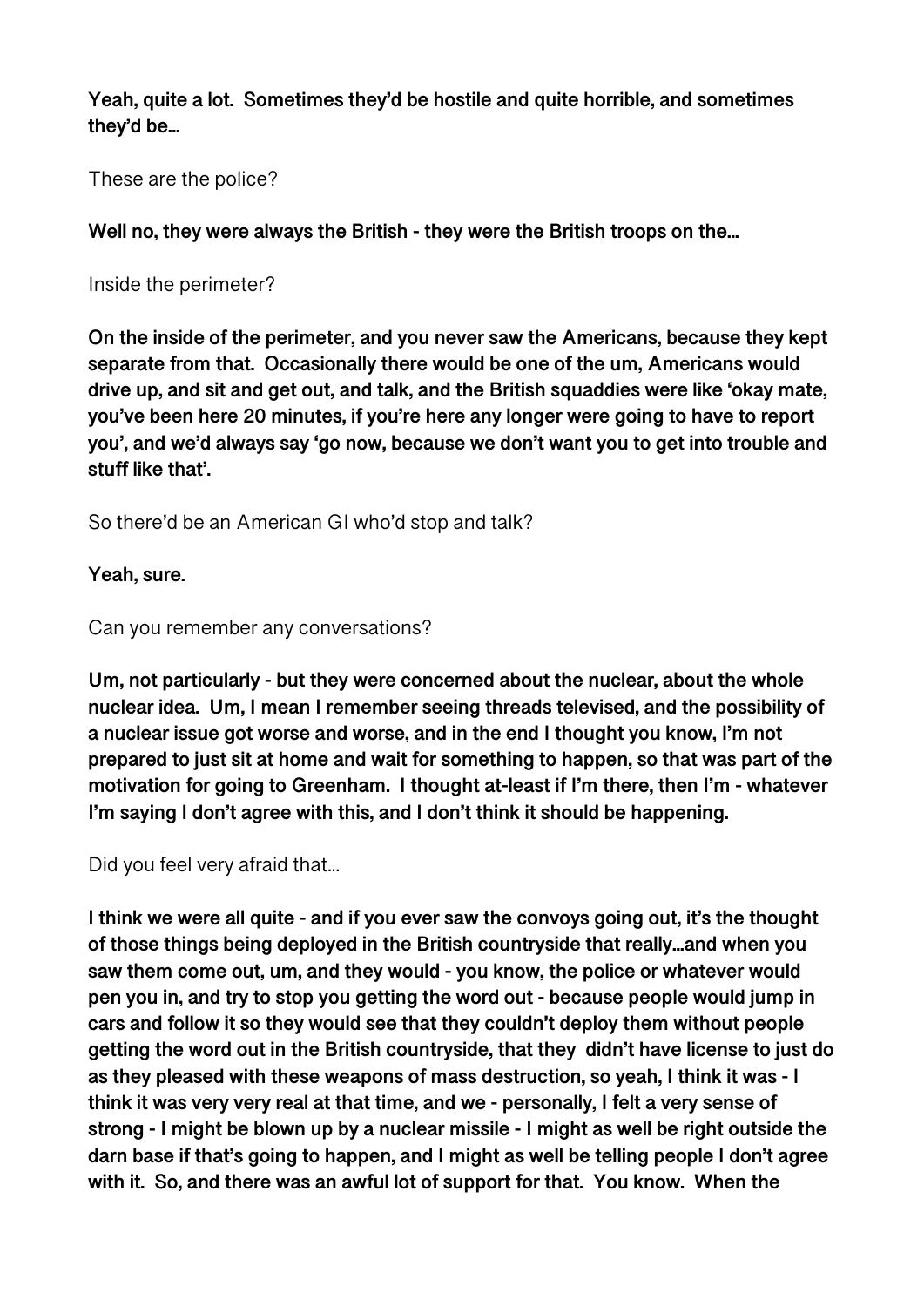**evictions started - I remember after the first big eviction happened, um, and I went down and I wasn't sure if the camp was, of-course it was still there! It was Iike don't be so silly, of-course it's still going to be there, but they had taken away a lot of equipment the women had been using, and the benders and things, um and at those days um, obviously you were sleeping outside, and before you could come up with anything else to cover you or to sleep in, um people say 'oh we should get Gore-Tex bags', because you can get orange plastic bags, um, and put your sleeping bag - but the condensation is terrible, and you end up wringing wet, so the Gore-Tex bags are breathable, and people say 'oh you know, we tried to get Gore-Tex bags, but we couldn't get them anywhere, we were trying in London and all the shops were saying they were sold out'. I can remember a guy coming down and he opened the boot of his car and he said 'how many of you are staying here, how many of you need Gore-Texs?' And we were all like putting our hands up, and he was literally handing them out like packets of crisps, and in those days they were really expensive, and he must have gone out and bought up everything he had. The incredible generosity of people who would just turn up, and you know you might never seem them again.** 

What sort of things did they bring apart from Gore-Tex?

## **Oh my goodness. People...**

## Food, presumably? Wine?

**After the evictions, and when it was - then they got the bailiffs coming in, so they were the bin men, really. Um, and sometimes they'd have a police escort. And yeah sometimes they could be quite nasty, and a couple of them got a bit of a reputation for that. But at one point you know they had Youth Opportunity bailiffs - so these sixteen and seventeen year olds! (Laughs). So they had YOPs bailiffs - so it was quite funny, actually.** 

## The mind boggles.

**Yeah, so the first time they had these the YOPs kids turned up, and we had a bit of fun with them, so I was following one around, I was saying 'perhaps you need to pick that up', because they were saying 'well, what do I do now?' And we'd say 'just take that up, and you know, go and put it in the mud sheet, you'll be alright', and they were going off and doing it - we were telling them what to do! It was really hysterical, because they didn't realise, and the actual bailiffs were getting quite aeriated about it, because we were treating them like family.** 

And they'd have been local kids, wouldn't they?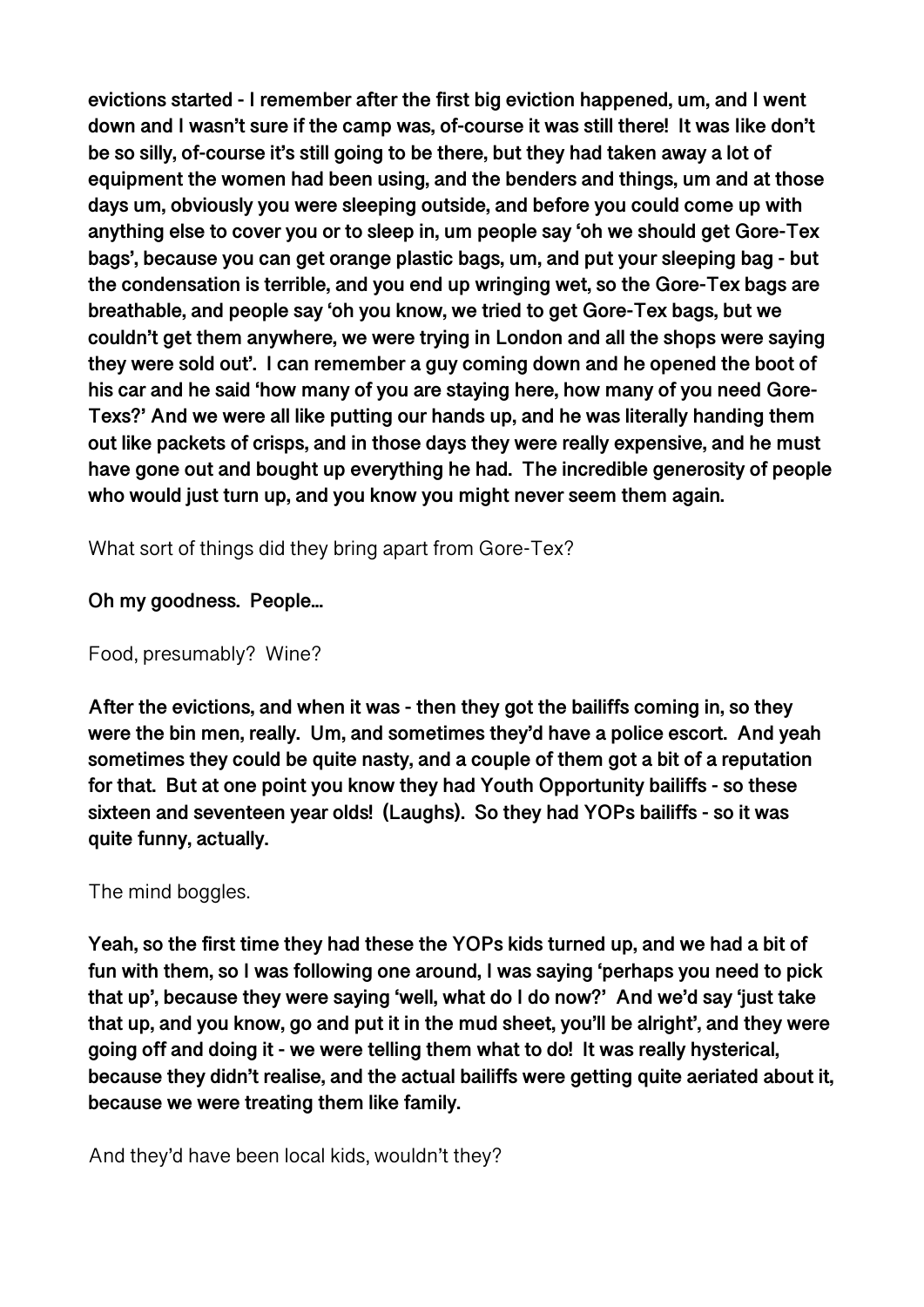**Yeah, probably, so it was quite funny. Sometimes you could - they could be a sty, and sometimes they could be quite alright. And I remember one time they turned up quite early in the morning and they said 'right, well we'll take your van', and I said 'do you know what?' They said 'are you the driver?' I said 'yeah, I'm the driver', and they said 'well you better drive it away now because otherwise we're going to have to impound it.' And I smelt a rat because I thought you don't want to impound it, you probably want to go home and get your tea or something, so I said 'do you know what, I've had it with these women here, they just expect me to do everything for them, and they're just taking me for granted - you take the van.' 'Go on, you take it, I think it'll serve them right', and he was going 'oh come on, you can't mean that, they're your friends!'. (Laughs). And in the end he was begging me to drive the van away - it was really funny!** 

#### Reverse psychology?

**It was just fun, do you know what I mean, but we yeah, so um, there was that. But my best time - I was taking driving lessons while I was down there with another woman, and we had this lovely guy - he was an older guy from Thatcham, and he was really retired, but that was his contribution to the effort. And he was giving driving lessons. And we were driving one day, and we were going along, and I went 'oh my god, look there's a muncher at Blue Gate', and he said (affects slightly posh voice) 'oh, sorry are we supposed to doing something?' I said 'yes, we need to turn around and go back and warn the other gates because everybody is asleep', and he went 'okay, okay Jade, if you could just take a right here', and so we turned around and drove back and he stopped opposite the Violet Gate, and he went 'what do we do now?' And I went 'just roll the window down and shout 'munchers at Blue Gate', and he went 'oh, okay then (clears throat), munchers at Blue Gate!' (Laughs), and he rolled it down and says 'do we go to another one now?' I said yeah, 'we'll go to Orange Gate'.** 

Learning to drive round...that's brilliant!

# **Yeah! It was so funny, and was so sweet - he was a lovely lovely guy. But you either had people who were all on your side, or people that were very much against you.**

The people that came to visit you, um, and the other gates - were they generally individuals, or were they part of organised groups like, I don't know - church groups?

**Well, I mean we did have one time when it was pouring with rain and nobody felt like getting out of the van at all, because it was just mud everywhere, and somebody knocked on the van, and we reluctantly opened the door, and they said 'oh we've got these women here from Bulgaria, and they want to talk to you.' And we said 'you know, it's not a good day - take them round to Orange Gate, because they've got**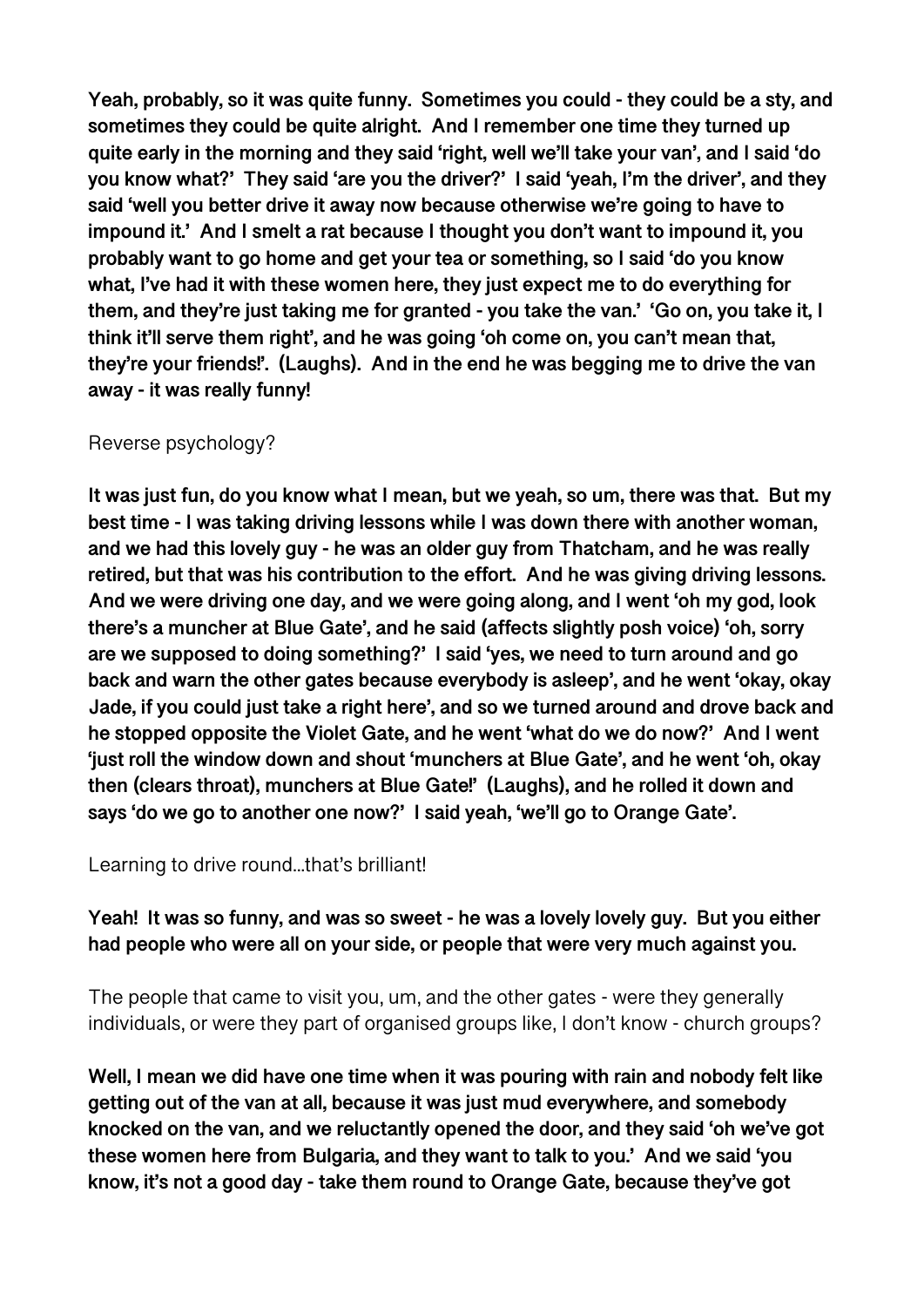**tarpaulins and they can sit out there and it'll be warm, because they've got a fire - we haven't even got a fire going.' So they went off, and Elizabeth Abrahams, who was one of the women at Violet Gate, she said 'oh I'm going to go off - because she had her own car, and she said 'I'm going to go off and see about this'. Anyway, she came back about 3 hours later and we said 'oh, how was it Elizabeth?' And she went 'oh, they're amazing - these women came across and they've given', and she was twirling something in her hand, and I said 'what's that?' And she said 'oh, it's a medal - it's the highest honour you can give to a woman in Bulgaria, and they were handing them out to Orange Gate', and she was whizzing it round on her thing, and it was like okay, well we missed that one, but never mind.** 

Did you have much connection with overseas women - either visiting, or did you ever get uncles with any groups and go off?

**Yeah, so um, I mean I did quite a bit of work in other countries, actually. So it might be doing something like - I did a self defense workshop at um, Newcastle University, because they asked for some women and said 'does anyone want to go?' And I said 'oh, I'll go and do it, because I've done some non-violent direct action stuff'. And then we were invited to go over to Hamburg for the Hamburg Women's Festival, and we showed the film Carry Greenham Home.** 

## Again this is mid 1980s, isn't it?

**Yeah, yeah yeah yeah. So we did that, and they were taken about - when they saw pictures on the screen of the police marching towards the women because um they said in Hamburg, or in Germany it was far more brutal, and you know they thought we were going to get a real bad beating, and we said 'well our police just tend to want to try to move us from one place another, and then somebody else lies down, so it's kind of like a thankless task'. But um, so we did some of that networking, and I also went out to Vancouver, and in Vancouver we went out to Vancouver Island - we did a radio show, um.** 

What group was that with? Who organised it at that end?

**Do you know I can't honestly - they were running a peace camp on Vancouver Island, and it was against the uranium mining.** 

Ah right.

**But they had proper teepees - the real McCoy teepees, so it was very exciting to go and sleep in them. But they had funny kind of rules because they had rules like, oh you have to tick when you've done your rota of washing up - things like that.**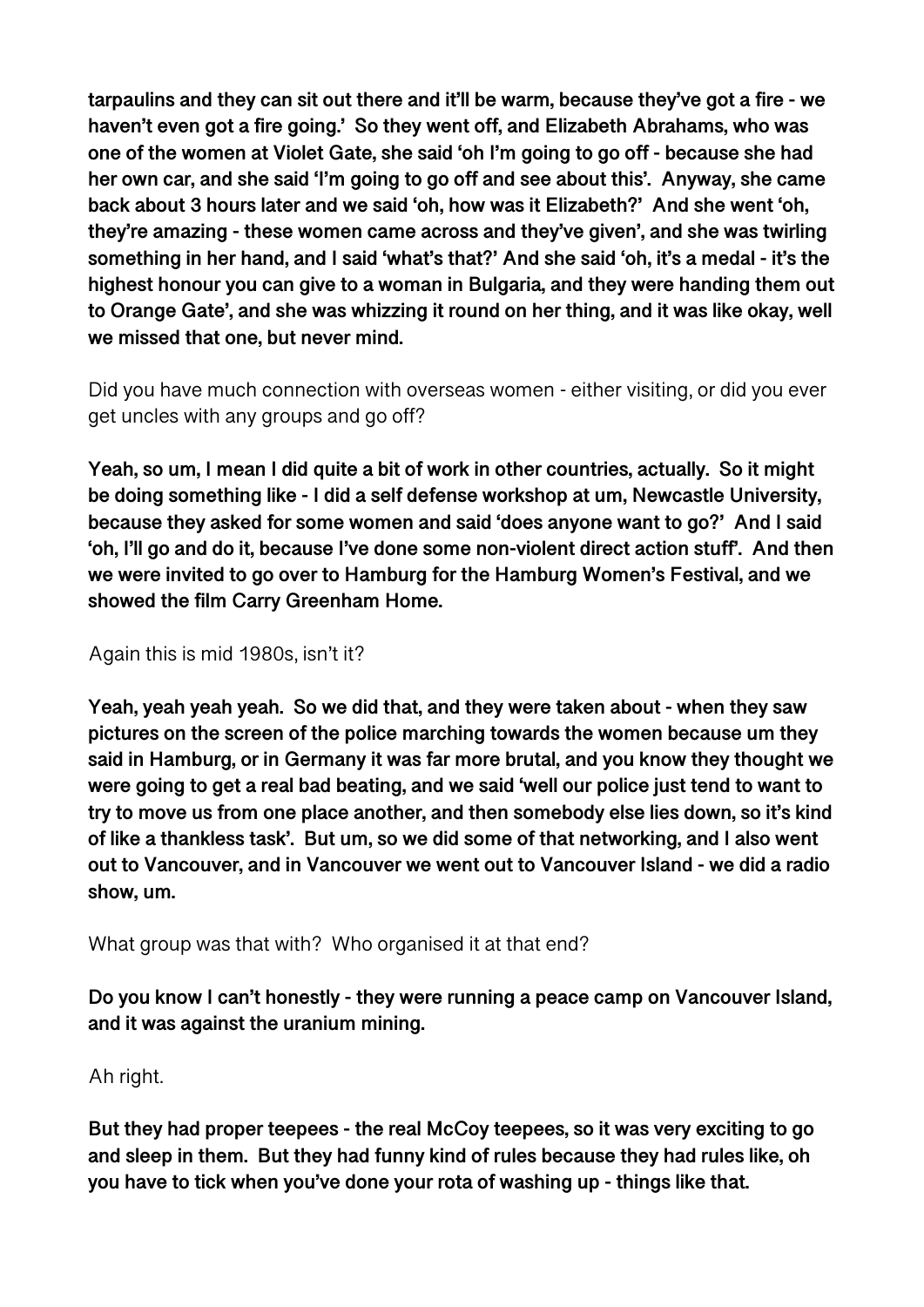Gosh, not very British!

**(Laughs). Yeah - nothing like the way we operated at all. But it was really interesting. We asked about possibly going on a, there was a camp where they were actually doing the uranium mining further up in the north of Canada, and we expressed an interest, but when we realised that you have to take your own water and food and everything, and you're probably going to be at-least three days away from anywhere that's got a post office, or anything like that, you have to be completely self sufficient and know what you're doing. We didn't have that expertise, so we ended up - we didn't go. We stayed on a Women's Herb Farm on Vancouver Island, and we met lots of other women's groups that were on the island, so that was really interesting.** 

Sounds great, how long were you there for? Two weeks?

# **Oh longer than that - couple of months maybe.**

Oh, months?

# **Yeah, so we spent quite a bit of time out there.**

Did Greenham common fund any of this? Because I know there was a pot of money that people would...

**Well people would send donations, and then um, you'd - they would have money meetings, and everyone could go and input their two cents - 'well, people want a group to go over there, if anybody's interested in going'. So it was open - anybody could pitch in and go and whatever they wanted to do. And so if you were there at the time and you said 'oh yeah, I'd be interested in that', because I'm also Canadian that's one of the reasons why I wanted to go and get involved, so um, I'm a dualnational, so yeah. You would just get involved in that. I think I was a signatory at one point as well, but that wasn't a job that I wanted to hold for very long - I only did it because there wasn't anybody else available at the time, and I got out of it as soon as I could, because I didn't really want to be doing that - you know.** 

It's quite a responsibility to do that for a long time.

# **Yeah, yeah. So I didn't particularly want to be involved in that.**

Any other foreign trips that you did?

**I can't think of any. I mean we travelled to different places in different towns.**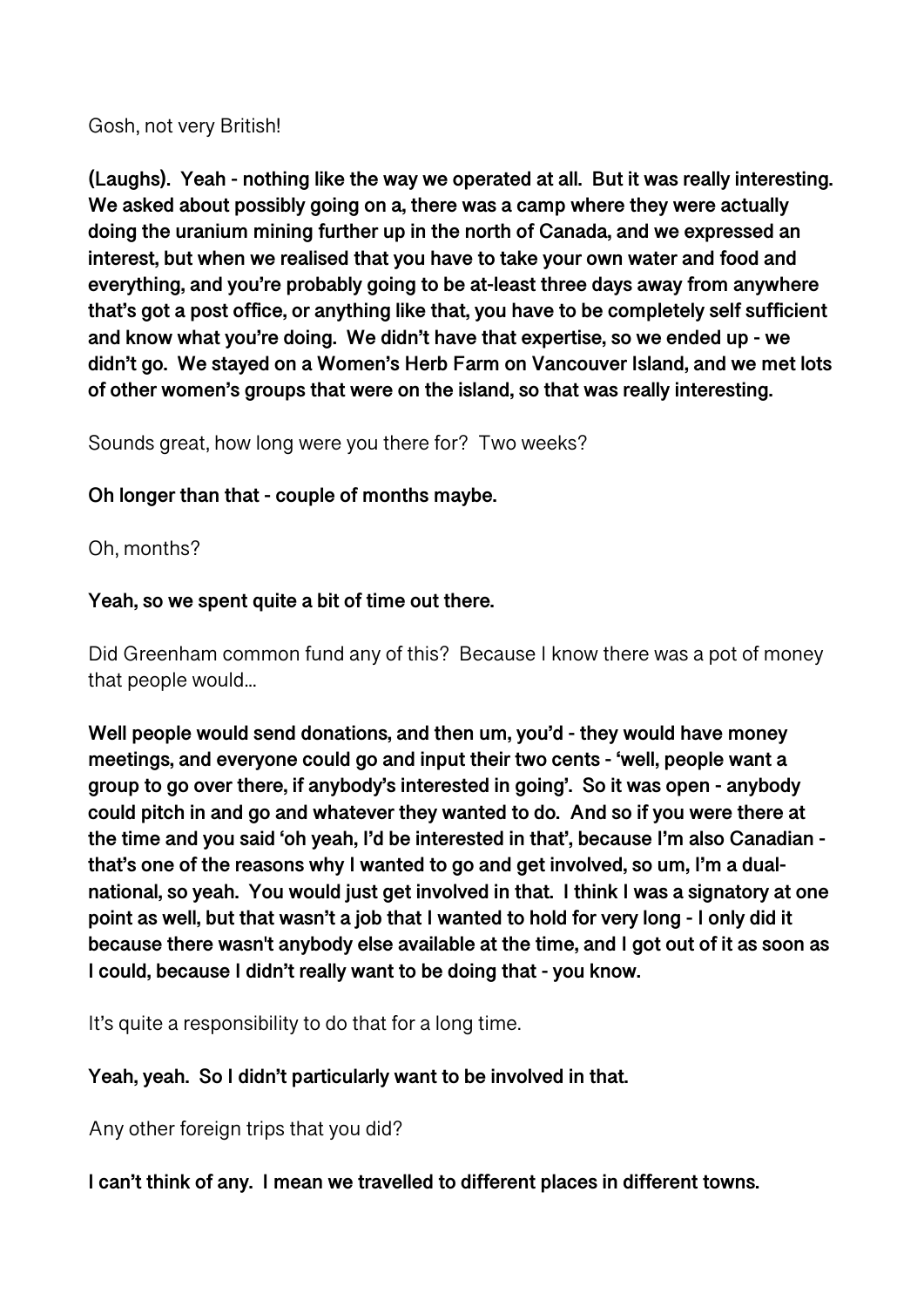#### You didn't go to Russia, did you?

**No. Elizabeth did - bless her. Elizabeth Abrahams. The other thing that we did, I will just tell you, because this also involved Elizabeth, so um, and I was with her at the time. A lot of us went up to the Barrow demonstration - where they were demonstrating against the biggest ship yard, and building of nuclear subs. So we went up there, and because my mother had lived up there (laughs), so I went up as well, and I said 'you won't like it very much', and they said 'oh no, it's on the coast', and I said 'um hum, okay if that's what you want to think'. And I met Annie later on, and she said 'you know what you said about - you were right, it's a real dump!'. So yeah, because my mother had lived there and I knew. So anyway, we went up there and there as kind of quite a straggly bunch of us, and some of us had kids and things, and Elizabeth Abrahams were there, and her family - at one point - had owned Swarthmore Hall, which was the birth place of the Quaker movement. And I'd remembered visiting this place as a child, so I knew the things, so we went along to that and there was a Quaker couple who were custodians of the place at the time, and they invited us all to stay there. They wouldn't hear of us going and camping out somewhere 'you must stay with us', and they fed us, they gave us breakfast in the morning, and it was just lovely. And the Quakers actually - especially in Newbury were amazing, amazing people, because I don't know if anybody else has told you but they had a separate um, they had their own meeting house, but they cordoned off a part of it, and built an area with um, um, to sit with washing machines and things so people could go and have a shower, and wash their clothes and do all that. They were incredibly supportive - they didn't always agree with everything we did, but they were incredibly, incredibly supportive, and of-course they're against weapons, so um they were a godsend because that was great - you had somewhere to go and do your clothes. Although there were other people in Newbury who also opened up their houses, and you could go and have a bath there, or do your clothes, or go to the launderette or whatever.** 

Was it sort of 50/50 support and anti-Greenham...what was the feeling you were left with?

**Yeah, I mean the, some places, I mean there as a cafe where a lot of the women went - if you went into Newbury and you were signing on, and you would go there for something to eat, you know, and have a cup of tea. And some placed would refuse to serve you, so it was like either they loved you, or they liked you, or they didn't mind because you were bringing money in, and there was one pub called The Ruckabee, and that is where people used to go on a Friday night! And they had a no dancing rule, but boy we'd all sit there and have a good time, and it was great, so yeah.**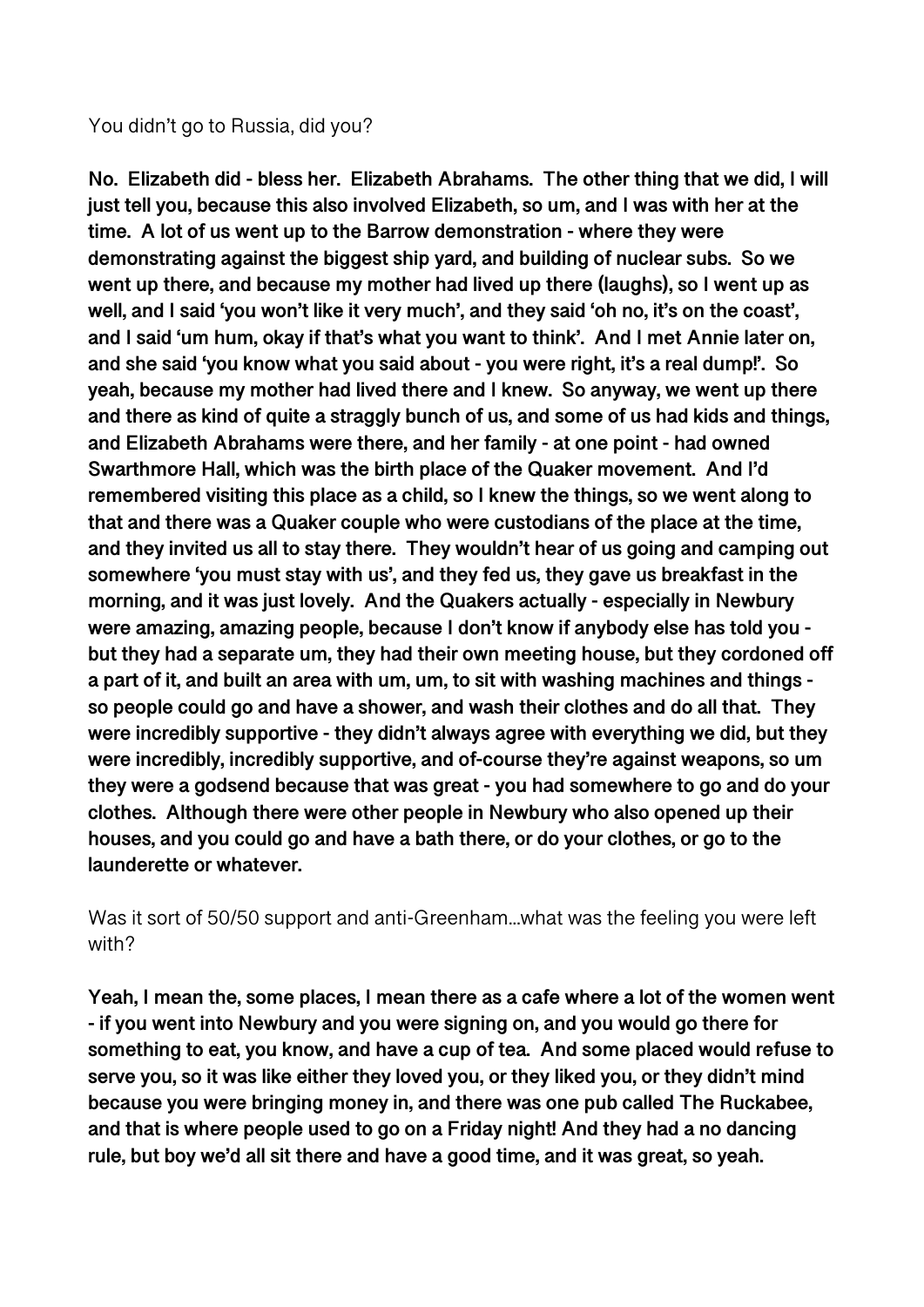#### So it was mixed?

**It was mixed, but I kind of, I kind of, um, I was used to having abusive from especially from the local youth, because that's how they you know - that's how youth are, and I kind of got so immune to it that I didn't, I was with somebody who hadn't been at camp very long - I think she'd only been down for a weekend, and we were walking along the road, and we turned - we passed some Newbury youth and um, I turned around to find this girl, young woman - not girl, young woman, and she was in tears. And I said 'what's the matter?', she said 'they spat at you'. I said 'oh yeah, they kind of do that all the time', and save said 'I can't see how you can bear it, and I thought I should really challenge it, I know, but I can't be bothered. I'm not going to educate them because they're - they were too much into doing there own thing. But we did have some trouble with Newbury youth from time to time, and there was people who would drive up in cars, and there was the some talk of fire bombing and things like that - throwing things.** 

Newbury youth being male, female, mixed?

**Male. Pretty much young males. But to be honest, to be fair we didn't even know if they were from Newbury, it's just that's what you called them, because it was just 'oh yeah, the Newbury youth came round and threw rocks at the truck', or something. So, but you know...** 

Why do you think they were so horrible?

**Probably because they heard their parents saying 'it's disgusting, it's a disgrace, it shouldn't be allowed', and that they thought - how does any hate thing start? I'm sure the Nazis started that way. But I'm not saying they were like that, I think they just thought it was a bit of a joke, they had a bit of a license, and no-one would care if they did stuff like that.** 

Friday night a market town?

## **Yeah, yeah..**

Drunk and...

## **Sure. Yeah, you know. But as far as I'm aware I don't think anything specifically bad happened, at-least not when I was there anyway.**

What was the maximum number at Violet Gate?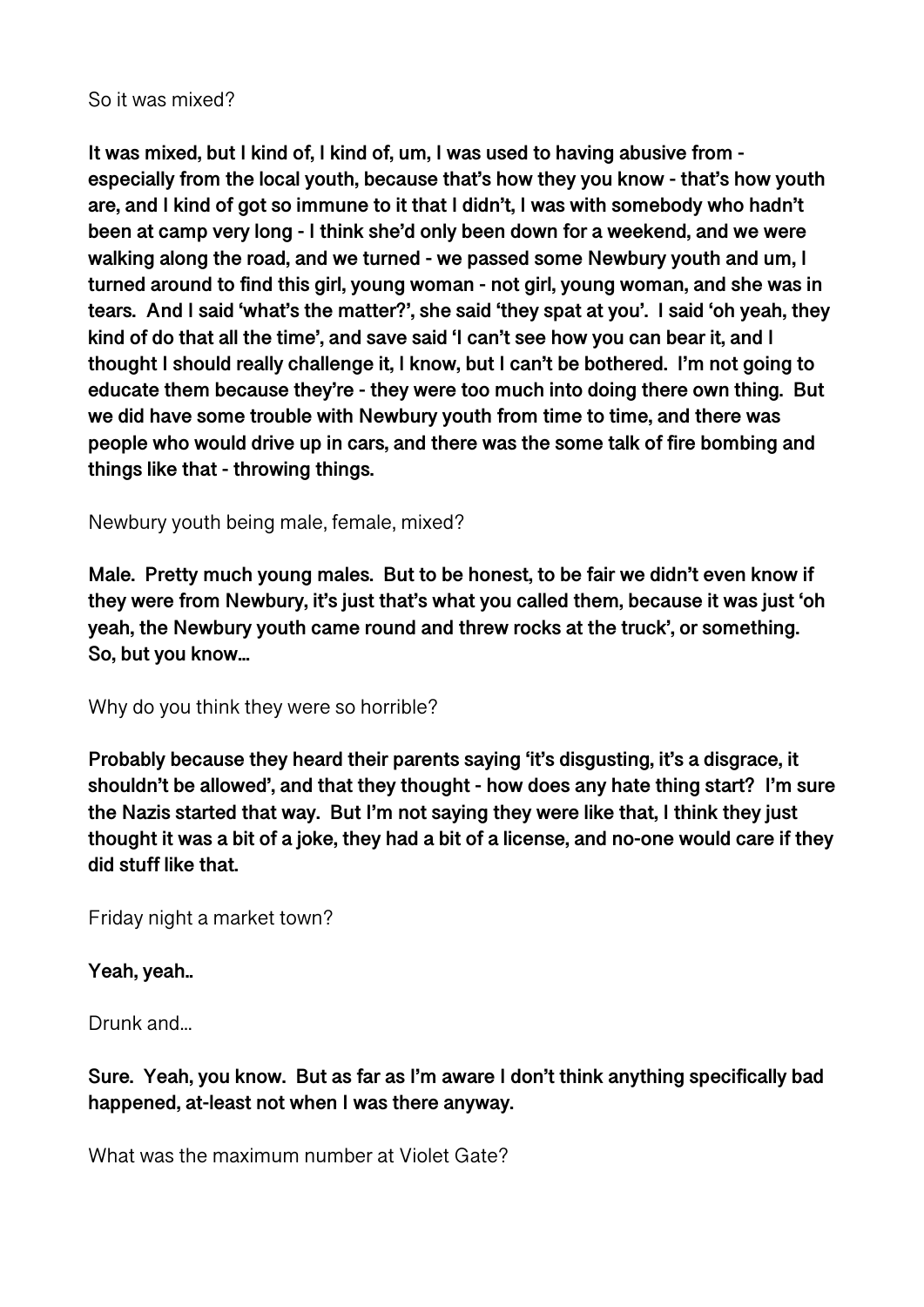## **Oh that was hard to tell.**

# Roughly?

# **Well I kind of gave a list of about ten or fifteen names.**

So not many women there. Did you ever feel vulnerable at all?

**Occasionally you did. Yeah, I think Jane was there one night, and she was sleeping in the back of the van, and when we - I think we'd been out somewhere, and when we got back she said 'oh god, you know while you were away some of the Newbury youth came by.' Again, I'm not trying to malign the, because we don't know they were actually from Newbury, but that was the supposition. Um, and I said, we said 'what happened, what happened?' And she said 'they opened up the van and they saw me there, and of-course I woke up when they came. They were just talking to me for a very long time.' She said 'I was a bit twitchy because I didn't know what they were going to do, but in the end they got back in their car and went off'. She said 'I just talked to them', and usually you can talk your way out of things - calm it down, and that was true of a lot of things, like the non-violent direct action things. I remember a woman called Meryl, and the police came along and they were trying to hang onto us, and I think they had Meryl by the wrists or something, and she was going (sings) 'shall we dance?', and she started waltzing this guy around, and he was in hysterics, he just couldn't keep a straight face at all. And so you diffused it - either by treating them as real people, as opposed to something that was being officious and nasty, and generally they responded. You did get a couple of people who were just mean tempered, or maybe they'd had a bad day, but that's true of anything. But mostly people you know, even on the other side were perfectly reasonable.** 

What actions did you do? What sort of things did you do on your actions,

**Oh, well for example when we went up for the Barrow in Furness thing, one thing we did was we went to um, Winscale - now Sellafields, or whatever, and Rebecca Johnson was there for one of those ones. And one of the women said 'oh look, it's only a fence, you can make a nice little hole and just go under'! So a whole bunch of us slipped through, we just went through, and by the time they'd cottoned on that there was a whole bunch of us in there - I mean we wee just singing and you know, and then they just escorted us out of the gates.** 

No arrests or anything?

**No, no, I mean they wouldn't have wanted the publicity. When they had the control tower action that was Rebecca...**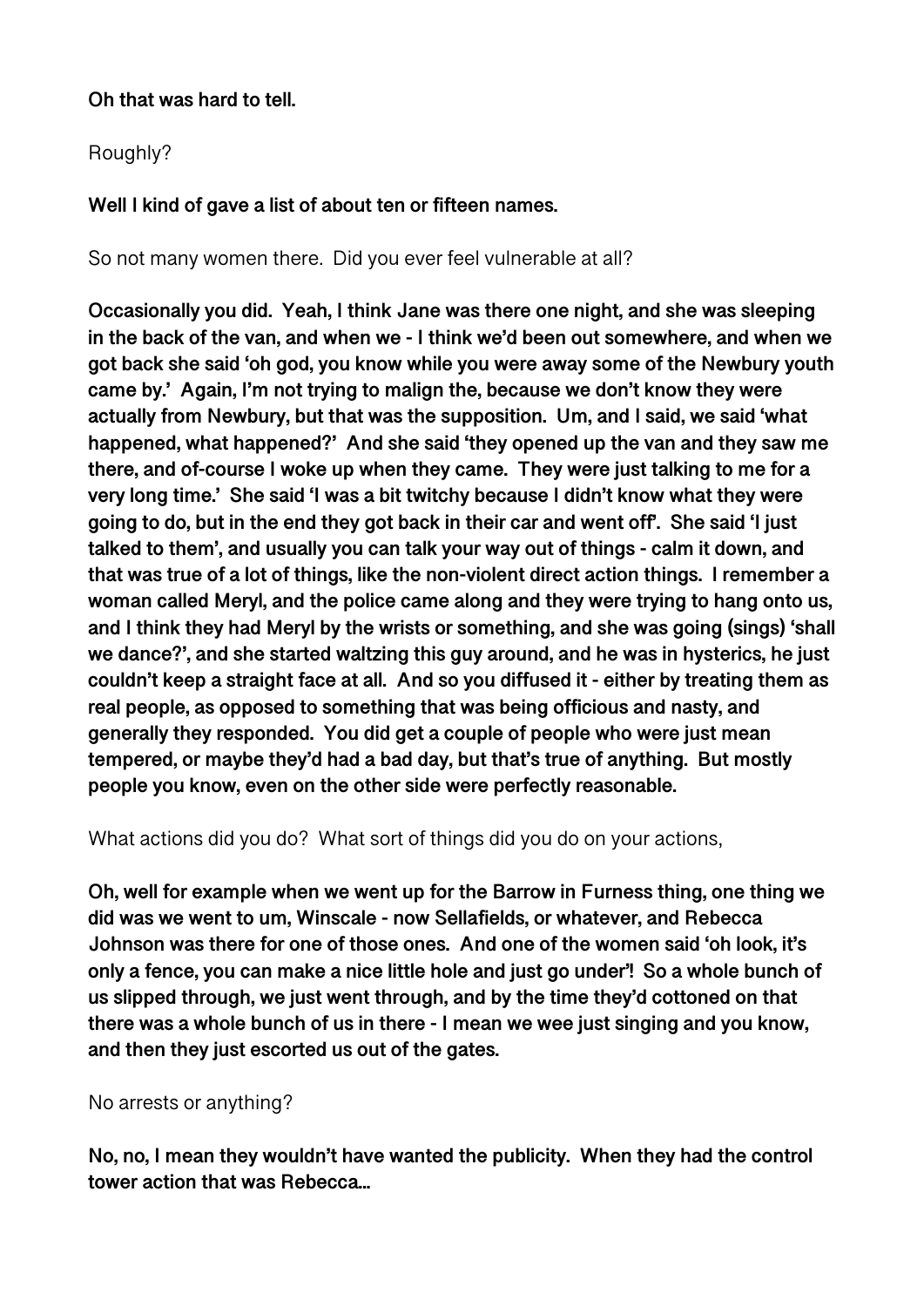#### At Greenham?

**Yeah. And Jill, and I can't remember - there was another woman and I can't remember her name, um and one of the things they did - they'd graffiti, they'd write their names on stuff because otherwise you see they'd claim it had never happened, and they'd been no breach, and all the rest of it, so they wrote their names on stuff, so they ended up going for trial about a year later, and it was at Reading Crown Court. So a bunch of us went, um, obviously to sit through trial. And Rebecca being Rebecca, she was very vocal and very articulate, and she would say all these things. Anyway at one point when they told her to be quiet, I think she burst into song, and she just carried on. And they said if she wouldn't agree to be bound over by the police, they were going to take her down to the cells and she would have to stay there, otherwise she'd be - they would send her to prison. And so what she did was she kept on singing, so they took her away - so Jill started singing as well. And Jill was a young American, and she was due to go back - and her parents were there for the trial, as well. And she was due to go back and start university, and obviously if she was going to be banged up, then she wouldn't be able to start. So we were quite despondent, because she was taken down to the cells as well, and we thought 'oh, okay, so they're both going to be in prison'. And obviously we had Jill's parents with us as well, so we went back to the house where we were staying in Reading, and I think we'd gone for something to eat or something, and then we went back to the house, and when we got back there was Jill sitting there. We said 'Jill! What....', she said 'oh, I agreed to be bound over, do you know Rebecca didn't stop singing the whole time, and I couldn't take it any more, so I said I'd be bound over, so I'll be heading back to America to start my degree course.' So it was just funny, but I mean Rebecca could sing for England, and she knew all the words (laughs)! So yeah, it was quite - but again it's just human, you could just as easily turn around and say something else, or do something else.** 

#### Were you arrested?

**No, I was - I was picked up inside the gate one time with other people who had been inside the base, and I remembered thinking 'well if they can do it', and I started singing, and in the end they went 'shall we just let this lot out at the next gate?' And the other guy said 'please, I can't take much more of this', and I thought there you go - it worked, perfect (laughs)! So I didn't have to protest or do anything.** 

So no arrests for you?

**No, I never got arrested, no.**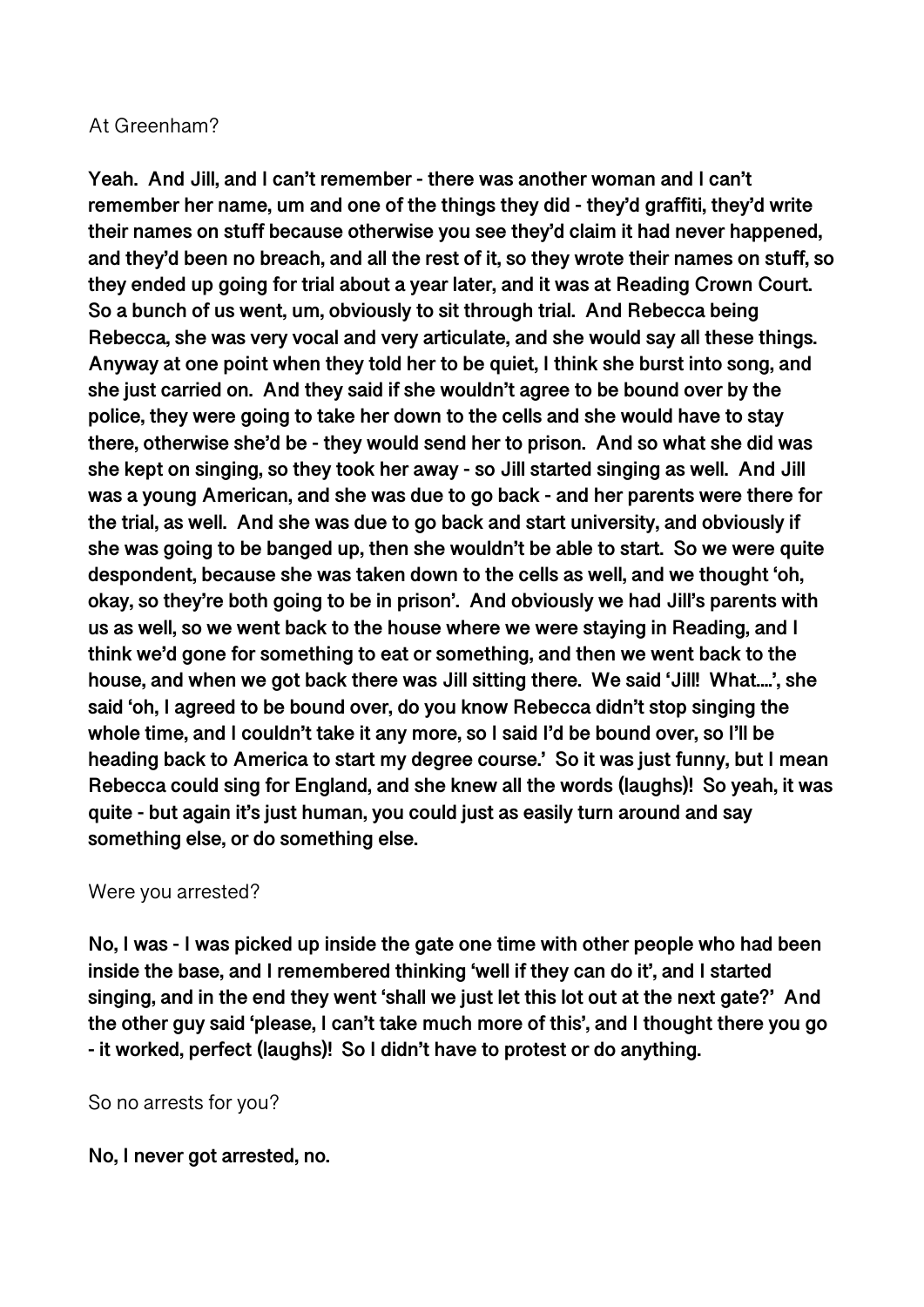But you went and supported and ...

**Oh yeah. And there was lots of things that went on in Newbury Crown Court, New Court - not Crown Court, because it was Reading Crown Court. But in the Newbury Court we'd go down there quite often, and I think the thing was was that we'd go in to support women who'd done a variety of things, and I can remember one woman, um, and this guy had arrested her, and he'd said that she'd cut the fence. I remember this one really well, um, and they said 'oh and you saw her cutting...', and she did her own cross examinations, so she said 'oh and you saw me cutting fence, what with?' And he said 'bolt cutters, these bolt cutters - big things', and she went 'okay, so you're' - I don't know if you remember To Kill A Mockingbird and the trial? And she said 'that's really interesting that you saw me doing that, because I haven't been able to use this hand since I was a child because it's partly paralysed'. And the guy's face was purple, and the magistrate was like 'er, what would you like...', and through gritted teeth he said 'I must have been mistaken...gggrrr'.** 

I think that was Ann Pettitt.

#### **Might well have been.**

Because she lost part of her hand in a traffic accident when she was 17 or 18, and she was arrested, i think that must have been her.

# **I think that might have been that. But it was so uniquely done. She could not have done a bolt cutter.**

And did the women always use their real names?

**Oh god no, no no no (laughs)! Um, I think when they had the big surround the base thing, and the idea was as many women as possible would get arrested - so the whole point was either not to give your name, or to give a false name. So they were trying to get people arrested so they would fill up all the jails, and then they would create a big stir, because obviously they couldn't arrest all the ordinary criminals - our women were considered more like political prisoners because of their beliefs, and so sometimes you'd hear names in court 'is there a Barbie Wire here?' Or 'a Freida People?' (Laughs), so there were those kinds of things, but when they were trying to do some arrests and they got some women stood in a row, and of-course everyone was wearing different clothing, and the guy would turn around and go and look somewhere, and they'd all swap places! And he'd go 'where's that woman I was just talking to?' And he literally couldn't tell one from the other - probably we all kind of looked the same. And another woman, a similar thing happened, and she had one of these reversible coats on - blue on one side and red on the other - so just took her**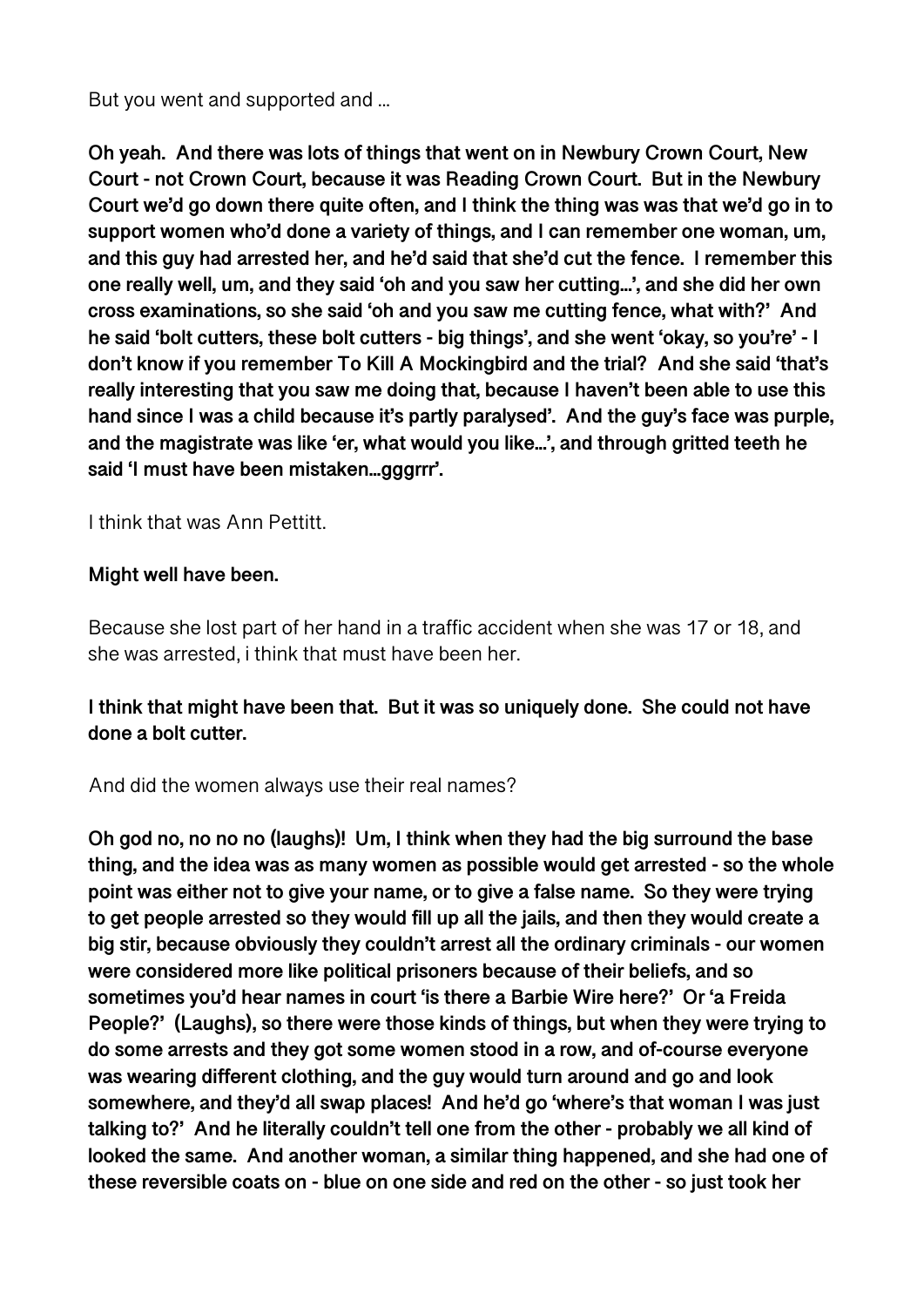**coat off and put it on again, and when the guy tuned round he said 'where's that woman I was talking to a minute ago?' 'I don't know, haven't seen her, she must have gone off there somewhere!'. Just looked at him, and 'oh, I'll see if I can fine her', and off he went, so do you know what I mean - people were very...but yeah! I think the problem was sometimes a lot of women came down, and they didn't really have the expertise on the bid demonstrations , and a lot of us tried to walk round, and sometimes you got a situation either where they brought horses in and people got quite scared and panicked, or they didn't really know how to deal with a situation so that it didn't escalate into something that was distressing and possibly violent. And i can remember going round one time and some women had cut a - I can't remember if they'd cut a hole, or cut some fence and managed to push it down, and er, a couple of the women had got on the other side, and one young copper had grabbed hold of this woman, and arrested her, and everybody on the other side - on our side of the fence was getting very, very um, it was getting a bit rough, so I went 'okay, okay he's arrested her now anyway, so let's calm down', and i said to him 'look, we can sort this out - we get that you've arrested her, that's fine, yeah, but you know - she's here with her friends, so they don't know where you're taking her, and so I said who is with this woman?' So somebody piped up and said 'there's about six of us', so she drove us down - 'there's a van, but she's got the keys', so I said 'how about you let her give the keys back, and then you can just carry on? And where are you taking her?' And he said 'Yellow Gate, there'll be the main...' so I said 'so they can get the van and they can meet her there in what 2 or 3 hours, is that the fair thing?' And he went 'yeah, that's fine' and they all calmed down, and it all went back. But people didn't understand.** 

#### You had the experience?

**Yeah, but not everybody - when people came down, I think some of the women that lived there felt - not negative about it, because obviously it was amazing, but worried that a lot of them came down and didn't know how to deal with stuff, so we worried about, and it did mean some people got a bit worried or distressed because they'd never seen like convoys go out, or sort of - you know, people getting quite aggressive on the other side. And the poor young copper was like 'god I wish I hadn't...' because there's this mob of women, um, and her was - you have to realise that they were scared too a lot of the time. And that time in Winscale and we were looking round, and Rebecca was singing one of her songs, and i could see a couple of the young coppers that were stood there, and one was definitely had tears int heir eyes, and the other was going - you know, you could tell they understood why we were doing it, and they weren't aggressive or you know, they had to do their jobs, and we totally got that - and they weren't allowed to voice it, but you could tell they were sympathetic.** 

Some would have been very young.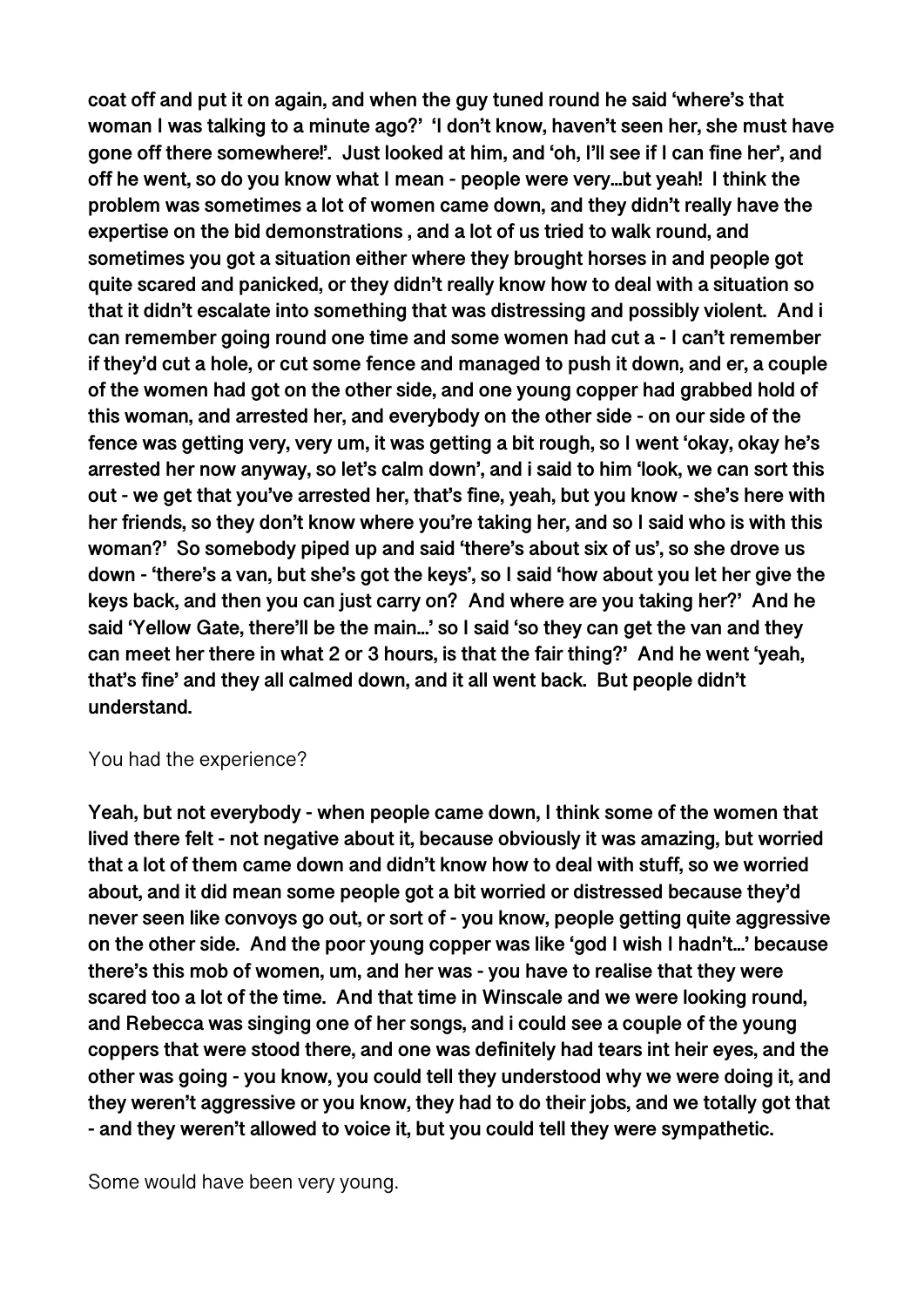#### **Yes.**

19 - I mean teenagers, really.

**Yeah. And they didn't know how to handle great mobs of people - you wouldn't, so people tried to be considerate - that's why we sort of taught, tied to teach non violent direct action - make it a game, or make it fun, or talk to them, or say something - you know, try to diffuse it, it's not, it's non-violent, so we want to diffuse things as opposed to ramping up the tension, because that helps nobody.** 

Did you follow any of the convoys out? Or go to Salisbury Plain?

**Yeah, I can remember again jumping into the car with, um, um, Elizabeth and we chased...we chased...there was one lot of convoy come out where they penned us in. It tended to be more at Blue Gate, but I think I was there one time when they brought some of the things out, and they do look just like - and again there a lot of the police looked quite like distressed and upset, because they didn't know, and we didn't know if this was the real thing - we didn't know if this was going to be them firing things off, and you never knew. And they would corral you, because they were trying to stop you getting to phone trees - because we had the phone tree, and they would alert people to send out convoys to either stop them or identify them and let people know they were going out. So when we went out - again with Elizabeth, and we were sort of chasing the convoys and of-course they'd split up and go in different directions, but yeah. Yeah, um, so sometimes you'd chase them. But I can remember that time they sort of penned us in, and some - two or three got away, and (laughs) I didn't think how that might end - lay down in front of it, and got dragged away, but at the time I was thinking 'okay, I didn't really think about what if it ran over me, but never mind!' (Laughs). But yeah, so um, people obviously did that.** 

And did you have meetings before you took any actions - informal or formal depending on what it was?

**I'm sure some things were organised, but mostly it was people doing - one or two or three people, I mean this was always the beauty of it - it's like you know, they always thought there must be this huge organisation going on, and actually it was individuals going 'do you know what, let's cut down a bit of fence and go in tonight' you know. And I think for the Ten Thousand Women Come for Ten Days - or whatever it was, can't remember exactly now, and I remember that there was - I think a plane came over of rather um, quite a lot of elderly women who came over - I think it was New Zealand or Australia - I can't remember now, and they came down and they were desperate, they wanted to go inside the base, and finally they said 'can somebody**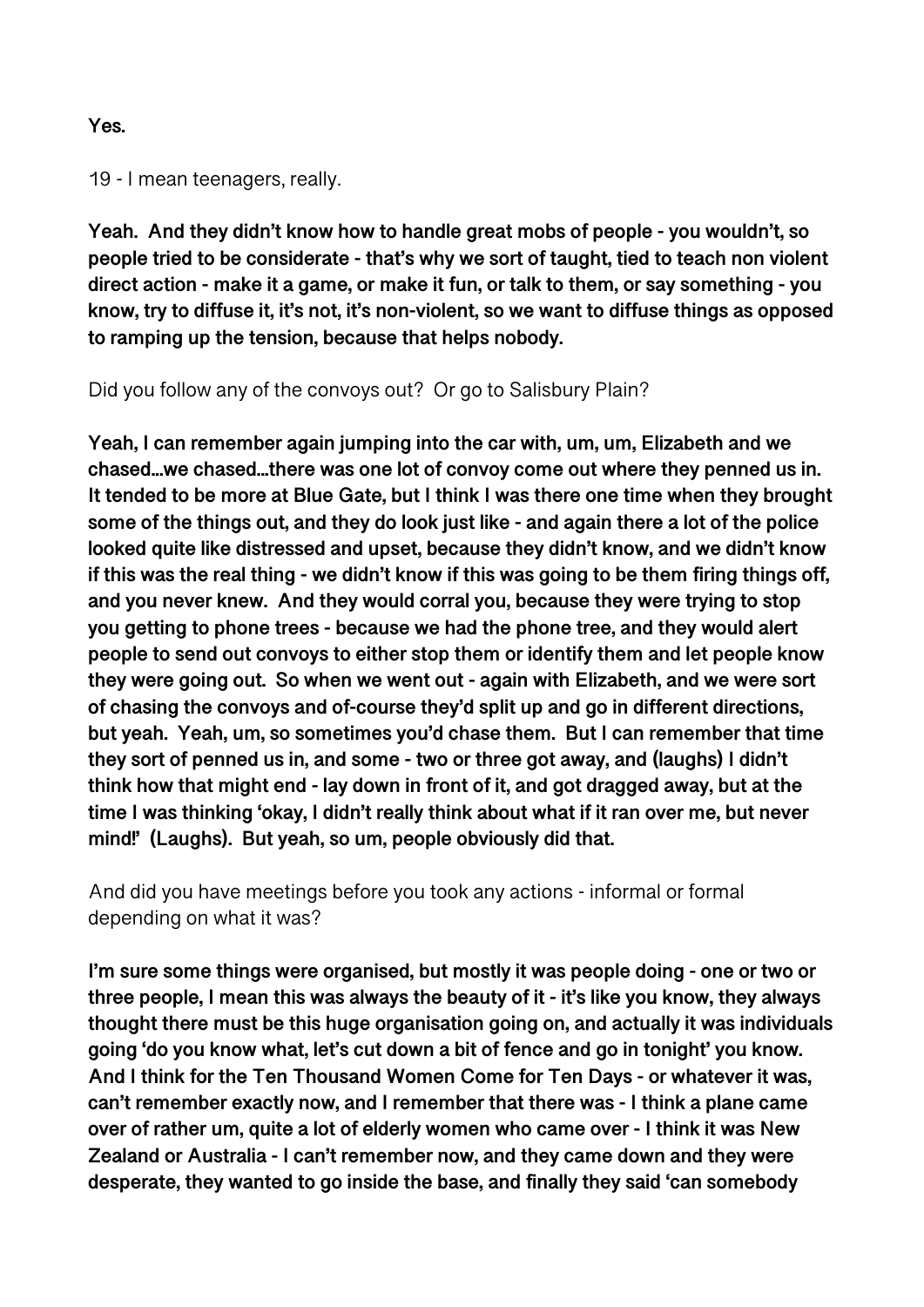**help us, because we want to go in and make our point, and we've come all this way'. So somebody said 'oh yeah alright, I'll help you', so I think they cut down - because you had to cut down the fence and lay it over the bare bed wire so people could get in with their walking sticks and their zimmer frames. And so they went in, and I didn't go in for that part, but the story that was told was that they were going down the runway, and there was a speeding car coming up and they thought, 'oh we'll all get arrested, so we'll all sit down in a circle and be arrested holding hands', so they all managed to get down and were holding hands, and the car went straight past, so they all had to get back up again, which was probably quite difficult - you know!** 

#### So it was non-hierarchical?

**Oh god, totally. Yeah, I mean I think Rowan...** 

#### Anarchical?

**Yes. I think I remember Rowan went out - I think she went to the Breaking the Sound Barrier action in Australia, and she networked out there. She went to the Breaking the Sound thing, and there was this big debate 'is cutting the wire violence?' And they did everything by consensus, so everybody got in little groups, and they went off and then, you know, they all debated it, and if one group came back and said 'no, we still think it's violence', and then they went back. After about four days of this, so I think there was a couple of Greenham women, and I don't know if Rowan was one of those, but apparently somebody from the back went 'what if somebody had already done it?' (Laughs!). They'd already cut the fence, and they were like (snorts), subverted the consensus things, but you could run round. I mean it was a great idea but sometimes you...yeah, so pretty much it was the big demonstrations were pretty much organised by groups.** 

Groups within Greenham?

## **Not necessarily. Groups outside.**

Who would be...

**There was, well, I don't know that - night watchers did literally come and do the nights so you could sleep, but there were obviously peace groups dotted around - in Reading and all sorts of places, who you know were activists and wanting to do different things and come down. And they might liaise - they might say to a group 'oh you know, where's a good place to go', or whatever, or 'where do you think they've got the least amount of people around, but they'd probably go off and do something on their own. I mean after the evictions, you know, we actually had our own meals-on-**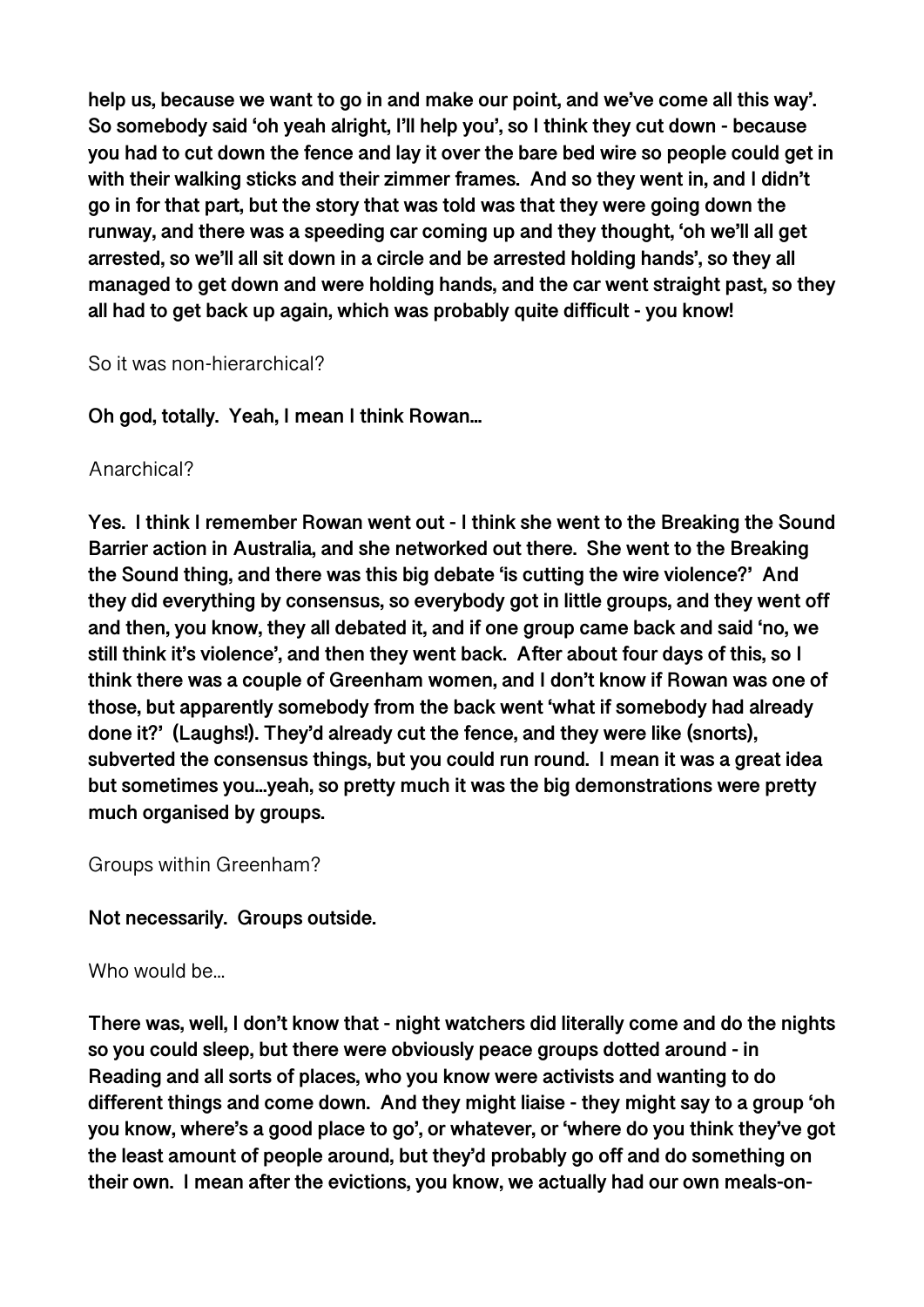**wheels, so those people would come down, um, and they'd come down with a van, and it'd be a different group every night for the first, I can't remember - couple fo months, maybe. And they were absolutely amazing, they would go, right 'we've got meat here, we've got vegan here, we've got vegetarian here, we've got this organic wine to go with that, and we've got this, and this is for pudding,', and they would literally come round and drive round to every single gate, and hand out food. And they were just amazing, because when the first shelters were ripped down, and the bailiffs were very, very active - they would come round and get a hose and they'd spread the hose in the fire, and you'd go 'well, there you go - did that make you happy? Because you now, we'll light it again in a couple of hours. so long as you're feeling alright about it?' And then they'd go off, and it was difficult to cook or do things, so the meals-on-wheels people - it was all done by separate groups - they'd all agree a day to go around and they would cook for that night, and they'd come down.** 

And they'd be part of big actions as well?

## **I don't honestly know.**

I was thinking whether outside peace groups were you know - they were organising on the big actions.

**I presume so. I wasn't affiliated to any of them, so I don't know - I was just living there.** 

## Did your own..?

**Yeah. So it was very much an individual thing, which was, I suppose a weakness, but both your strength because there was no KGB assisted plans to go in and do something - you just sort of talked around the fire and said 'shall we go in the base tonight?' Or 'shall we go and do this tonight?' 'Oh yeah, alright then'.** 

Do you think there was any infiltration of Greenham? I've heard all sorts of suppositions.

**I have no idea. I have no idea. I know, it's quite funny because Elizabeth went on the Russia trip, I didn't go on that one - I went to Canada, so other people have got to have a go sometimes going on - to places. I thought it sounded really interesting. I think they met lots of dissidents over there, and they met one family, um, and um one woman in particular who was married, and not long after they came back, I believe the woman's husband was arrested, so Elizabeth along with some other people decided to go and protest at the Russian embassy, so they went up to the Russian embassy, and Elizabeth said 'we demand to see the Russian..' you know, the Russian**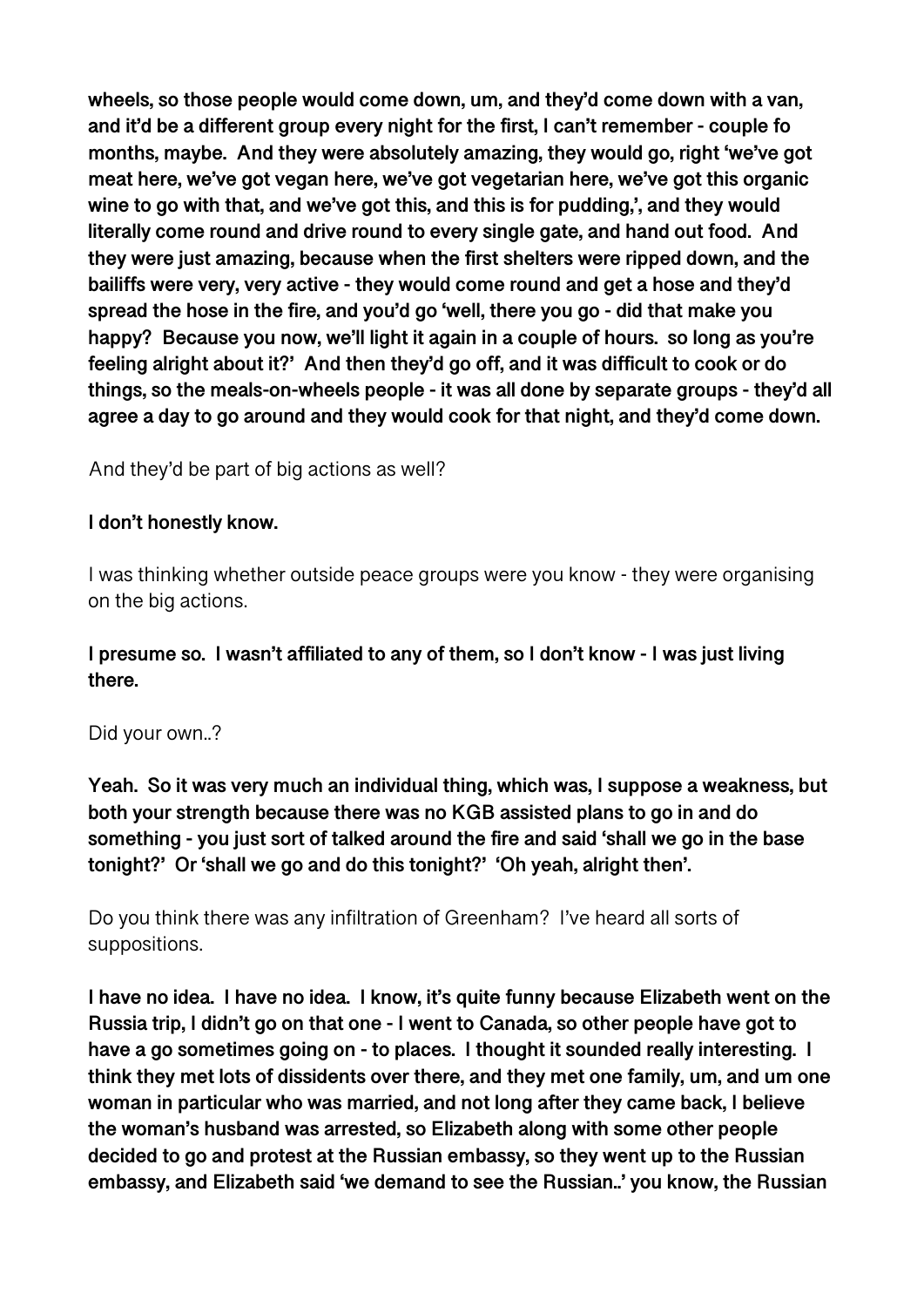**whatever - ambassador, and they said 'you have to be related to somebody', and she said 'well I am...' whatever her name is, 'I am her sister', and they said 'well we don't think you are madam', and she went 'we are all sisters under the skin', and the guy was obviously very clever and he went 'is Margaret Thatcher your sister?' And she went 'we all have to draw the line somewhere!' (Laughs). So do you know what I mean? So Elizabeth never let a little thing like that stop her. And I can remember one time, because she'd obviously gone in the base - she'd gone in with other people, I don't even know who they were, and Dr Katarina, who was Australian and living at the camp...** 

Is that Katrina Howes?

**No. This is Dr Katrina - she was Australian, and we were all sat around and this chap came up and he was obviously quite senior, and he went (clears throat) 'is Dr...' he was on the other side of the fence ' is Dr Katrina here, please?' And Katrina (adopts Australian accent' 'oh yeah, mate, I'm Katrina, what do you want?' And he went 'oh, Miss Abrahams has requested could you go and collect her from Yellow Gate, she'll be released in about 25 minutes.' And we were just in hysterics, because she'd obviously told him he had to go and arrange her transport! (Laughs). She actually had that - because she was so proper - that people would just give in and do stuff.** 

Do what she asked?

**Yeah. So it was quite hysterical really.** 

While this was all going on, what did you family and friends think of you?

**Well all the women that I knew - in Tamworth, they were all really supportive. I did worry about telling my mum when...** 

I wanted to ask about your mum.

**Yes, well I had a friend called Bren, and when, and I said I'm really worried about telling my mum I'm going to do this, and she went 'oh don't worry - take her down the pub, it's alright, you go off and play darts, I'll have a chat with your mum', and I kept looking over, I was quite worried and I thought oh, you know. I can't remember what she said - when I first said something to her, she went 'you can't do that, you're ruining my life', and I thought 'what?'. Anyway, so down the pub - Bren, my mum chatting in a corner er, and I kept looking over thinking 'she looks quite cheerful, that's a bit weird, okay, how's that doing?' And in the end I went over, and my mum was all 'oh, that's alright then, so you'll be going next month, that's alright.' And I said to Bren 'what did you say to her?' And she said 'I just asked her if she wanted you to**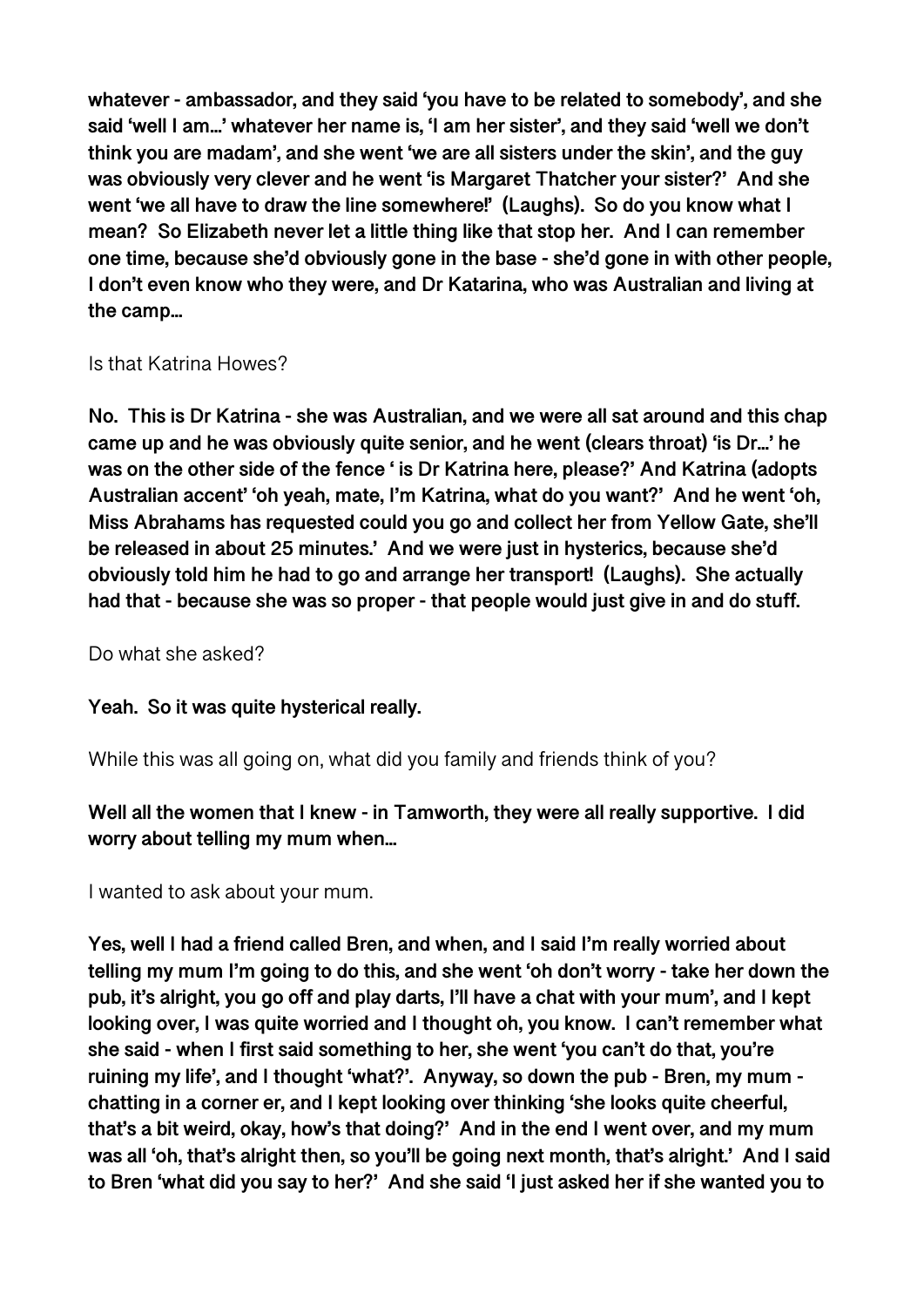**be happy or not, and that's what you wanted to do'. So she was fine. And people were very supportive. My friend Maria - she's in Brighton, I think she's already been interviewed, um, at the time she was living in London, and when I gave up my place my home, in Tamworth, and I left, um, she gave me a set of her keys, and said 'whenever you want a break or a rest, my house is your house, you can come up to my flat whenever you want'. And other women from the camp did go as well. I don't know if you've come across Bat?** 

# No.

**Bat Dimion - she was um, quite involved, she's done an awful lot since then as well. I mean I met Rebecca Johnson, um, I think at some do or other, and she could always one-up you! (Laughs). Which was, all kudos to her. She said 'what are you doing?' I said I've been training to become a medical herbalist', and she went 'oh', and I said ' what are you doing then?' And she went 'oh, I'm working for the United Nations about how you diffuse, how you get more support for diffusing land mines', and i thought of-course you are, of-course that's what you're doing - why would I think any different. So that's what she was doing. It's just funny what people moved on to when they finished at camp.** 

What do you think the impact was on the women's physical and mental health if they were there for a long time at Greenham? If there was any impact?

**I don't know. It was a very odd existence, because you didn't have any bills to pay, um you didn't have gas or electricity or anything like that - it was more about, people either - when they left, they either went and lived in a city because they could network with lots of people - which is what I did, or they'd move out to remote areas like they'd go and live on Women's Land in Wales, or they'd go to a remote Scottish Highland area. Things like that. So they either shunned city life, or they went and immersed themselves where there was lots of political activity - like I came here and you know, there was things like demonstrations about freeing Nelson Mandela and I got involved in those kinds of things, and my social life was going on a demonstration, really. Because I met everybody I knew, but I was equally supporting those causes - I'm not saying I just went for the socialising. But you knew people who were also doing it, and that's where they would be, and you would see them.** 

Did anyone get burnt out, a bit? Long long stays - difficult life?

**Oh yeah, there was times when you absolutely hated the place with a passion because it was just so frustrating. I mean people said when it snowed and when it was cold, you know I can remember having a plastic bender - a washing line bender which is a string between two trees and a bit of plastic, and you'd tuck it under and**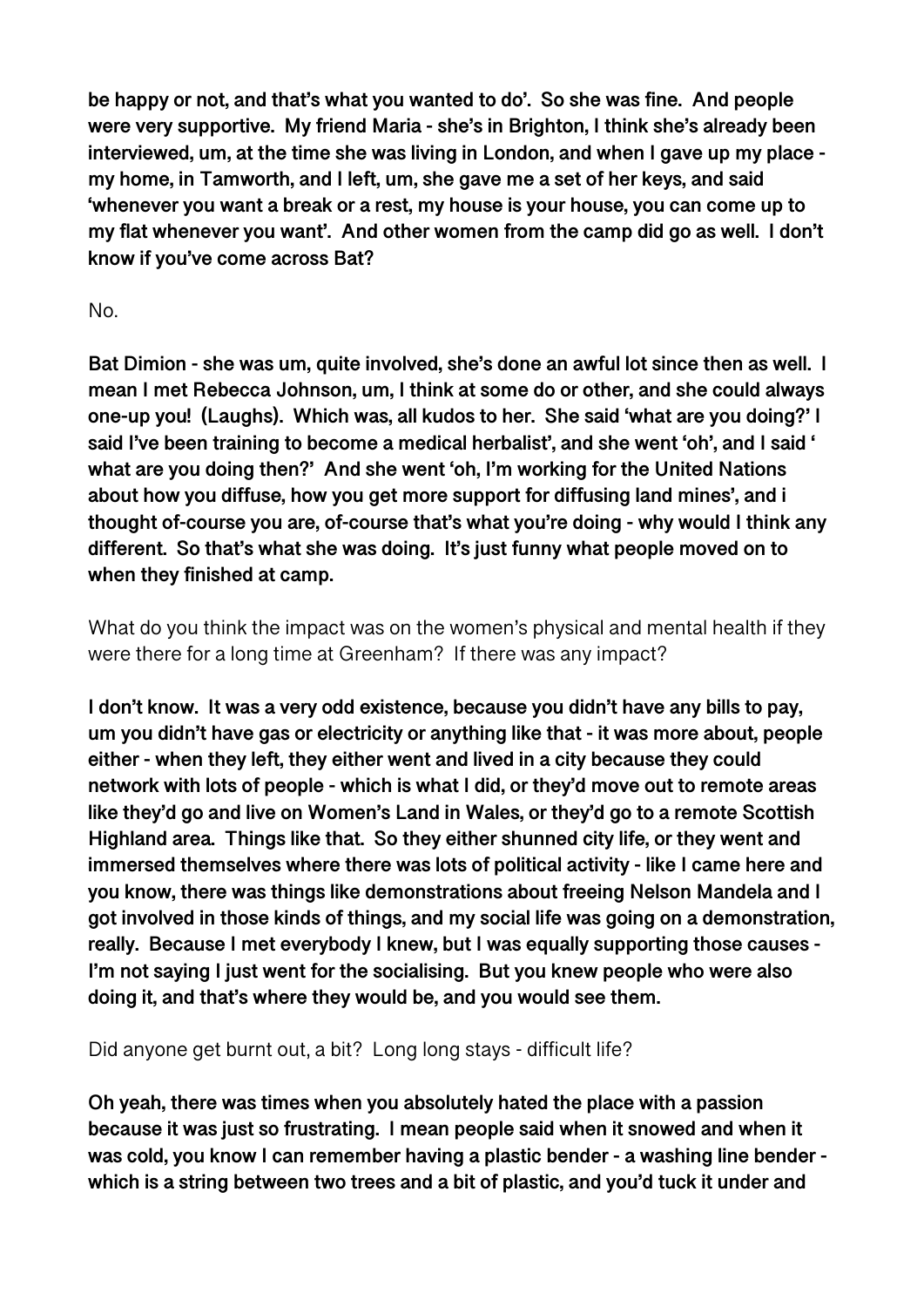**put rocks on it, and you'd tie the inside with clothes pegs and things - very inventive. And I loved it - I loved waking up in the morning and a walking out in the snow and things like that. It was gorgeous, and I really took to it - I loved it. But there were times like the eviction with the woman who was being a real pain in the neck. And I can remember driving the car out with the things we'd managed to save, um, and then, er when I looked behind there was the entire - there was the police cars, there was the muncher vans following me, and I pulled off the road and I sort of turned round, and I sat there - when they came back again, obviously having done the next gate, done that one, and I sat there with my feet up on the dashboard and just waved at them, because I didn't want them to know was actually I'd run out of petrol, and if they came and did anything, I'd have to let them take the car because I couldn't move it - but they didn't know that, so I just put my feet up on the dashboard and waved at them, and they just thought I was going '(makes noise)'. I think I sat there for like 3 hours before somebody thought 'where's the car, and where's Jade got to?' Sent somebody out to go look, and it was that point I was, and people had lost stuff because that woman was so snotty and she wouldn't help, and there was times when you just thought 'eeeurgghgh, I just can't bear it' because people were not helpful at that point.** 

Was there any tension between the gates at all?

# **Not that I know of. Not unless you didn't want your hair doing in a Mohican or something, no. Not really, no.**

The reason I ask was Yellow Gate, and there were, there was that split around - well supposed racism, I don't know whether it happened or not.

# **Yeah, but that, I had nothing to do with that.**

You weren't involved?

**You know, everybody had their own little circle that they went to where they knew people, and sometimes you'd come back and you wouldn't know anybody who was sitting there, do you know what I mean?** 

## Oh right.

**And you'd go 'oh well, there you'd go', and you'd sit there and eventually someone you knew would turn up, or not, or whatever. But you used to get people coming down completely randomly - you get somebody coming down in a very nice looking car, and they'd get out with their heels and they'd go 'my husband doesn't know I've come down here today', and I'm going 'you might not want to sit too near the smoke,**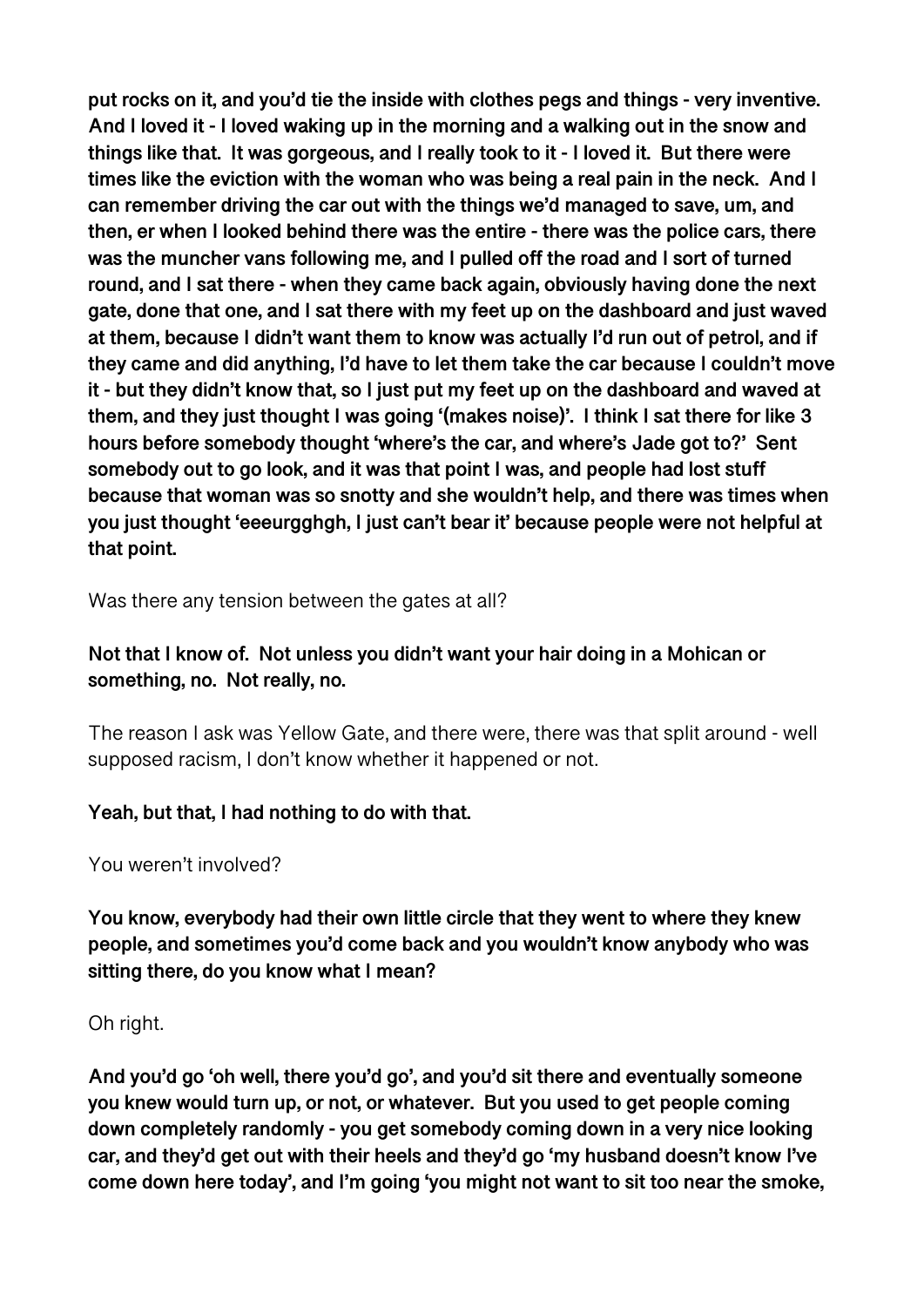**because you'll smell of smoke, and that'll be a dead give away - do you know what I mean?' And they'd come down and just talk to you, or you'd get people from Bulgaria turning up with medals, do you know what I mean - it was just, or you'd get a reporter, and you'd be washing the cups up and this reporter would 'because um, um, the convoy went out last night, and you need to talk to me', and I'd go 'I'm washing up at the moment', and they went 'you don't understand, this is for your benefit - you have to talk to us,' and I'd go 'and where you yesterday? And where were you the day before that, and where are you going to be tomorrow? You know, my need to do things is not your need..'. 'You want to get this message'. I said 'why, why do I want to get this message? People are coming anyway, people talk to me anyway, I don't need you', 'you need us, you need us', 'no - what I need to do is do the washing up go somewhere else, maybe you'll find somebody else who actually wants to talk to you'.** 

# How do you think the media represented women, Greenham women?

**Well the first time the convoy went out, I wasn't there, and it was women at Blue Gate, but what I do know is that they spoke to a woman reporter who had come down and spent quite a bit of time there, and they had grown to trust her, and when she turned up and said 'will you tell me what happened?' Um, they trusted her and they talked to her. And when they read the papers the next day - I read them too, and I can remember that one of the, the article in questions said something like 'and this woman admitted that they were all running around lie headless chickens because they didn't know what to do, and they were panicked and flapping', which was complete - nobody ever said that, it never happened. Anyway this woman turned up again after a little bit, and they said 'the rubbish that you wrote which was nothing we said to you, and you're showing your face', and she said 'well it wasn't my choice, it was an editorial thing, um and I came down partly to tell yo that that wasn't the real that wasn't what I wrote, and I'm sorry it got printed like that'. But people learn to be very army of newspaper reporters, because they will lie in their teeth to get a story, or to make it sound better, but nobody ever said 'oh yes, we all felt like headless chickens' - it was completely invented, so there was obviously an element of distrust, and you bore that in mind when you talked to anybody. Um...** 

## Within the media?

**Yeah, you know - have you seen the Carry Greenham Home video?** 

Yeah.

**Yeah, there's the thing where somebody is doing cartwheels, and this woman says 'can you stop, we're trying to do', and it's like yeah, well where were you yesterday?**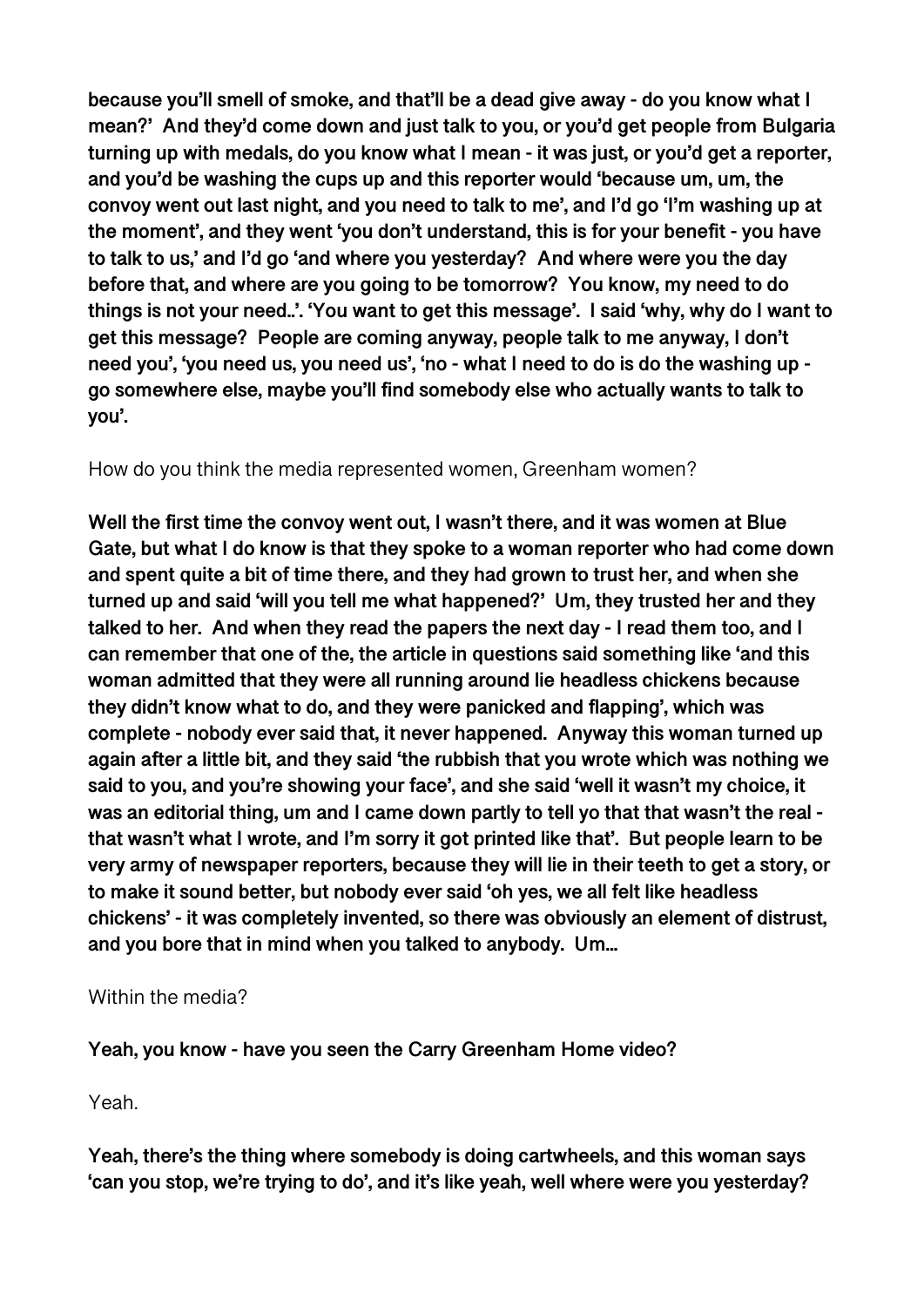**It's that kind of thing, you know - we don't actually need you, we're onto going to pander to that. We're not media superstars and we don't want our minute of fame for the day - this is about a bigger issue. And when they were treated as if we weren't interested, the press kind of just went - this guy nearly imploded when I said 'I'd rather do the washing up than talk to you, to be honest. Maybe you can find somebody else who would like to talk to you, but I certainly can't be bothered'. And he was like 'oh my goodness, because I'm so important because I'm going to get your message out', and I was like 'I don't need you to get the message out'. People will what I used to say was, and it was true because anybody who went there was a Greenham woman, and maybe they didn't live at the camp, but it didn't matter, because if they went away and talked to one other person, and spread the idea, other people would come, so it's kind of like 'if you build it, they will come' sort of thing. And that's how it always worked, and it worked better for being like that. It's funny because when you were sitting around the campfire, and people would come, and visitors would come, and they'd stay for a weekend and they might come down for a week, and they'd bring their kids or whatever, and sometimes the last thing we would talk about would be the nuclear missiles - we'd talk about everything: battered women's refuges, or all kinds of things to do with women's rights, or you know, um, working conditions - a million other things, you know, and not necessarily that at all. It was the biggest um, collective sort of exchange of information that I think has ever happened. Do you know what I mean? Because it was so complete - anybody could come down and have that conversation, and if you didn't have that conversation with one person because that wasn't their thing and they didn't want to talk to you, go and find somebody else who will talk to you, and there was plenty of people that would do you know what I mean? So that was...** 

#### Interesting.

**Yeah. And that was the hugest thing about it, and of-course the nuclear stuff as well, but that was a small part of it, and sometimes it wasn't the most important part at that time.** 

Do you talk to your daughter very much about Greenham days?

We went to see the um, there was an exhibition. I took her there after the camps had **closed - I know the Yellow Gate thing was still going a little bit, but when she was a baby I drove there, I can't remember if the photos if I've got - but I've no idea where they are, and I had a picture of me taken back at where Violet Gate was - when she was a little toddler, so um, but um, yeah. We went to - there was, at the Imperial War Museum they had a Against the... No to War thing, and they had a whole, and we went to that - the two of us together.**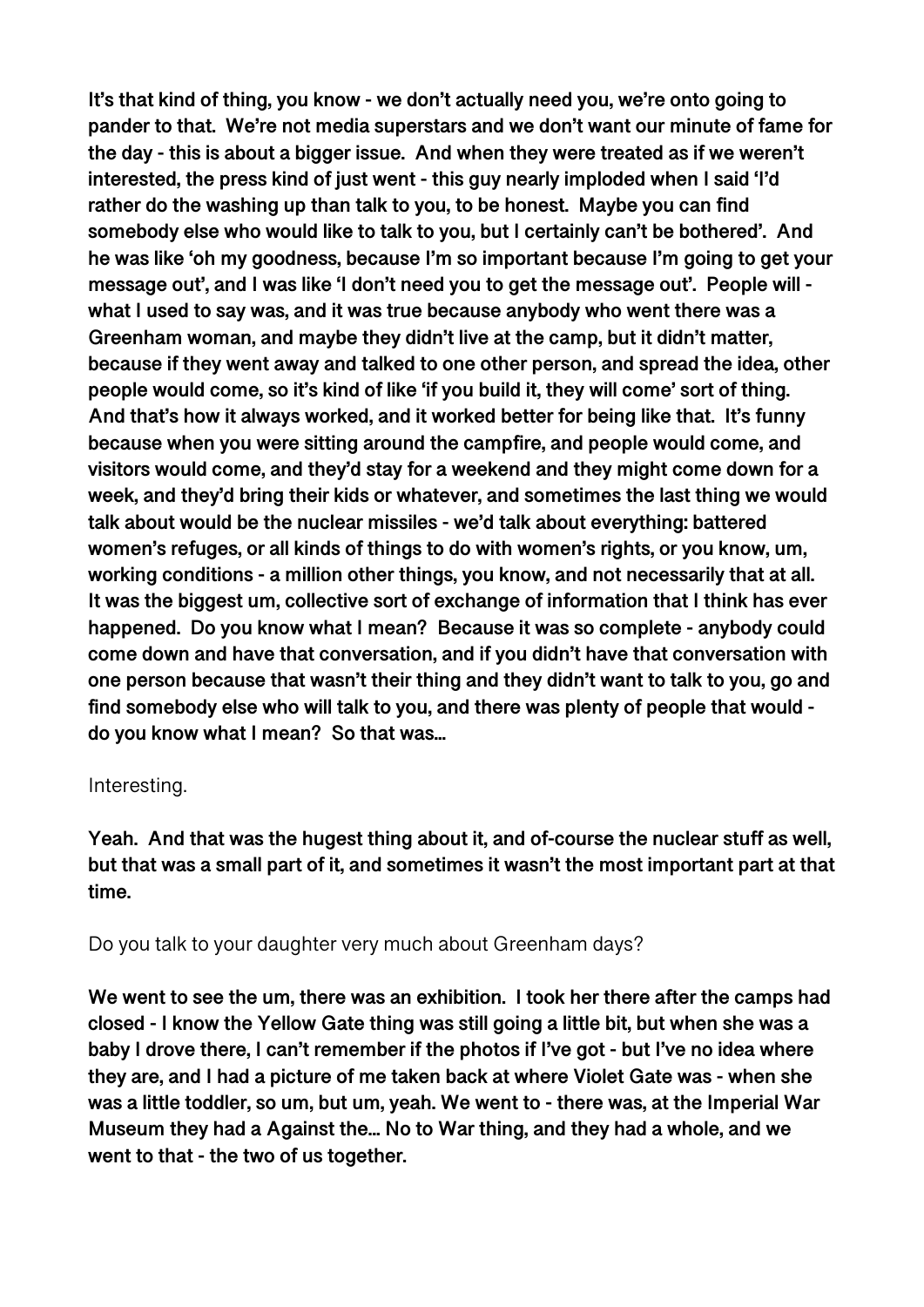#### How old was she then?

**Oh she was, it was a couple - a year and a half ago or something, so we went to see that together and she was listening to some of the audio tape things with some of the women, and she was looking at the picture of the telephone tree and you know, all of those things. It was funny. It was funny because...** 

#### Was she impressed?

**Yeah, I think so. And she went out in New York - 'Hands off our rights', and all the rest of it with some her friends, and did all of that, so, she's, she's not a big activist I would say, but she's certainly - they were talking about electing this woman senator who is now the head of education (snorts) in America, and they were - she sent me a photograph - they were all writing letters to try and block her, you know, because she was so awful. I mean she still go the post, but you know. But I was proud of Megan, because I think they've got different battles these days - climate change and all that. So I think there are different battles to be fought, I think. And some of them are still the same, the nuclear things are still there, but if we don't destroy the planet ourselves, the nuclear weapons will still sit there presumably. So, you know.** 

Do you fear climate change more than nuclear holocaust?

## **I just think it's different times, I mean.**

All those nuclear weapons are still there in vast quantities.

#### **Oh yeah.**

#### And .....

**(Inaudible) and Trump are still playing their pat-a-cake thing, sort of seeing whose got the biggest toys - it's just ridiculous, but we have other things facing us now that you know, they haven't used them this long, so perhaps they'll just sit there being dormant, and in the meantime we're wrecking the planet, so...** 

Seems to be an urge for destruction.

**Yeah. Which is crazy, but hopefully, you know, that's what the next generation will be fighting for, I've no doubt, and maybe with that there'll come some wisdom, but yeah - I don't think consensus is the right you know - like you said about anarchism, but anarchy, as I understood it - as people talked about it - certainly Greenham ran on a system of anarchy - a small group of people would do something that they felt was**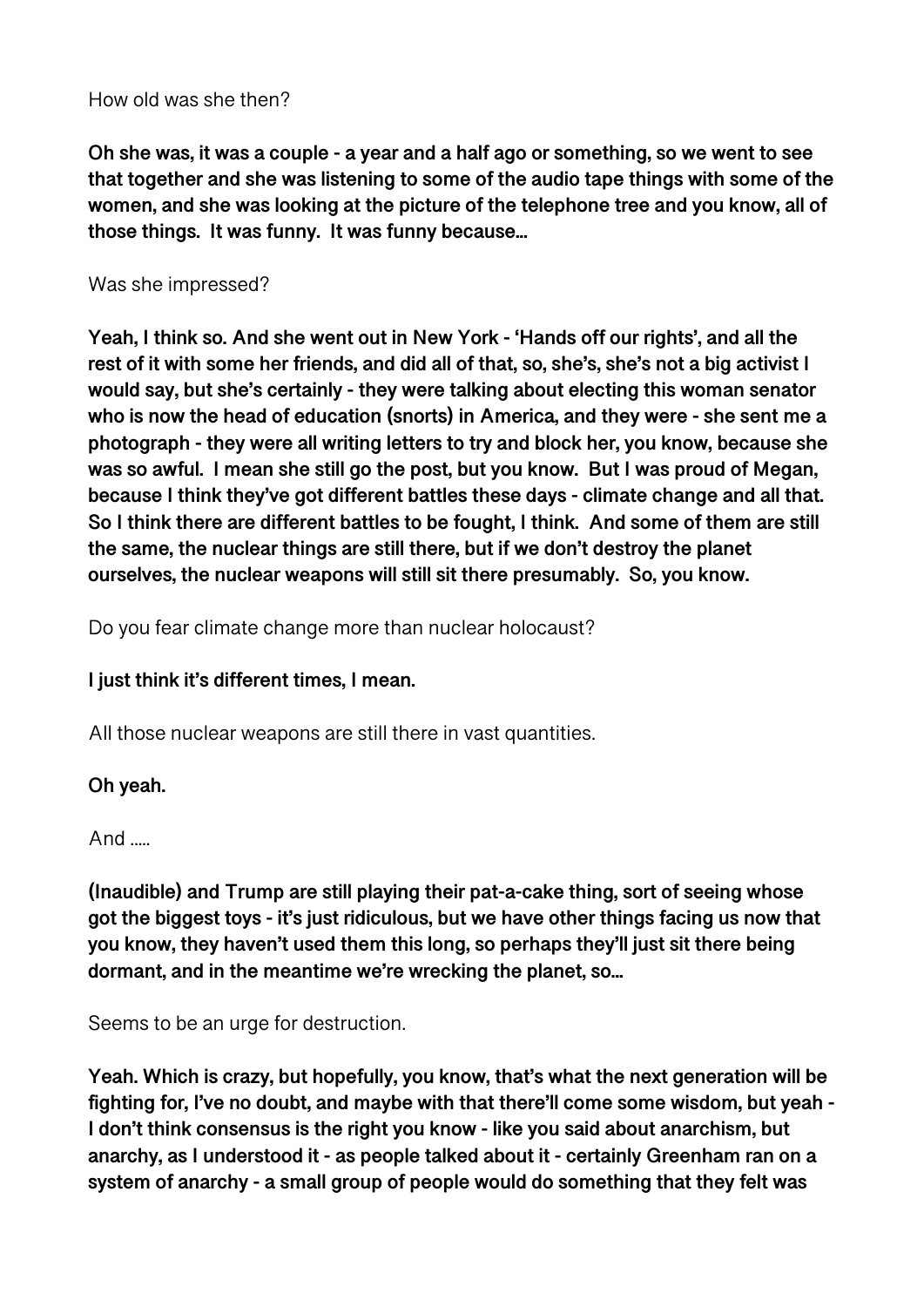**their - what they could do - to counter what was being done in spite of the fact that they had never consented to any of this. So there's a certain amount of anarchy that says well, the current electoral system doesn't work.** 

It is in-fact broken, like a lot of things before that.

## **Don't go down that road!**

Are you involved in any activism of any sort now?

**Not so much, but maybe when I retire I will be. Unfortunately, you know my job doesn't allow me an awful lot of time to do anything. But I talk to women who are um, very involved still - I go to meetings with women who are activists in different areas, um, against prostitution and things like that. I think I've still got a political brain that wants to do things, and you know - I did an assembly that was all about the vote and you know, what people fought for - and especially women, and things like that. So I think we can learn things from the way people have done it, but I'm not so sure the current system is working at all, really.** 

You're teaching13 year olds English, am I right?

**Yes.** 

What did Greenham give you, that you can use in the classroom?

## **(Laughs). Oh, resilience, absolutely resilience.**

Who is more scary - the soldiers and the police or the 13 year olds?

**Oh, probably the 13year olds! (Laughs). But not so much these days, I mean I think, I think when you get used to teaching it's more of a partnership, really. The kids and you, you know, and if they trust you, and they will understand, but unfortunately I feel like - I mean it's another story talking about the education, you know it's because they've changed tings, and they've made it so much harder, there's less opportunity for the kids to explore their own identities and what what's happening - it's all exam, exam exam, it's kind of scary that it is the case.** 

Do they know of your past at Greenham?

## **I don't think they even know what it is.**

That was my next question.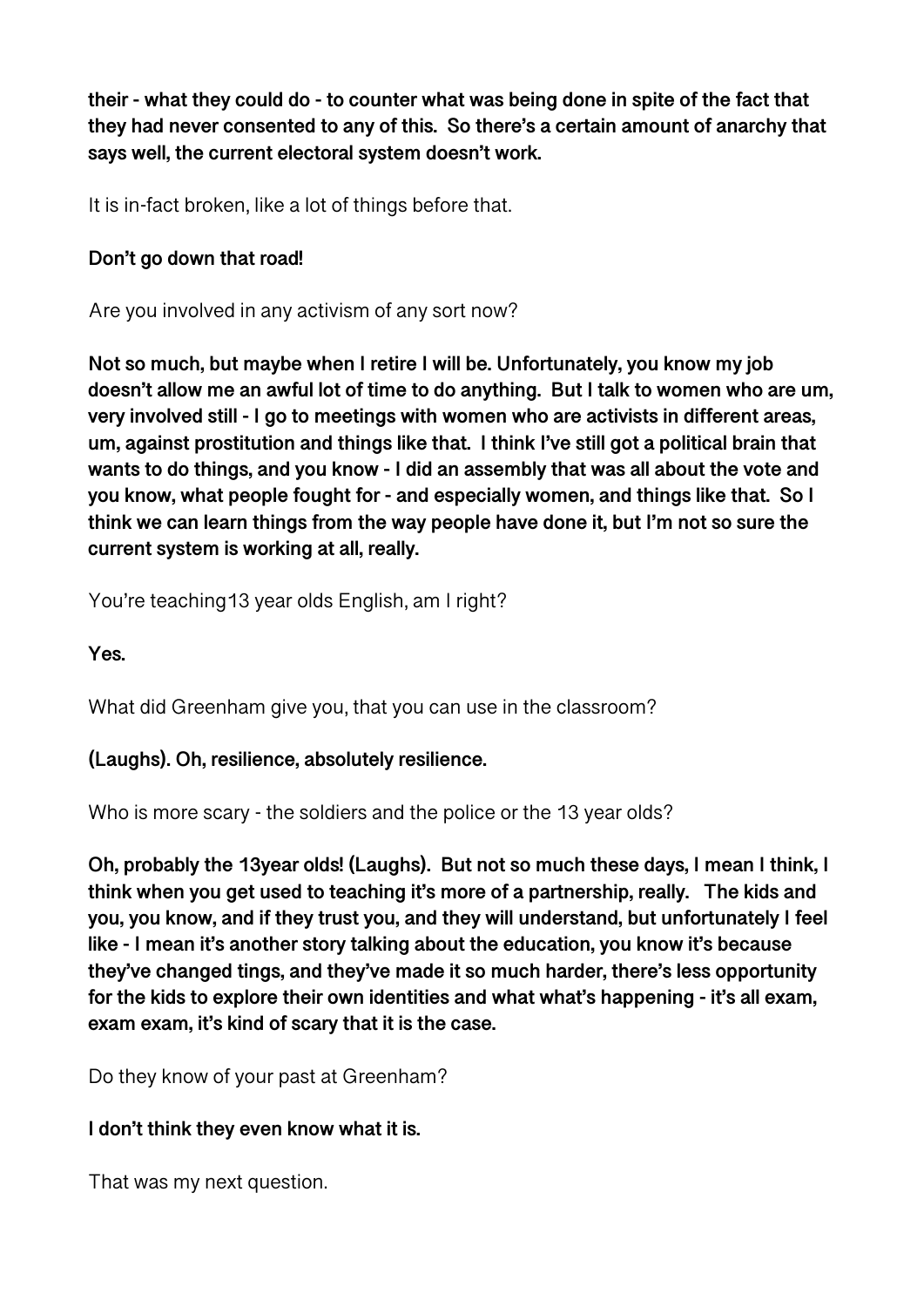#### **If you tell a 13 year old...**

Are any of these kids aware?

**No. I can remember one of the staff who teaches R.S. asked me to come along one time, and they were talking about the nuclear thing and pacifism, and asked me to go along to a lesson and talk to them about the protests and Greenham common, and that was a few years ago. But mostly these days I think they don't even know what it was - they're not even aware of it.** 

So why do you think it's important for people to remember Greenham now especially that generation?

**Well I think mainly because it shows you - it's like the kid who came out against climate change, and is doing the Friday strikes. You know, because if you show that ordinary people can have a say, and can get their voices heard, you know it's never been um, you know, what was the - was it a John Lennon song 'as soon as you're born they make you feel small by giving you no time instead of it all', and it's kind of saying you know, never think of yourself as too small and unimportant to have a view, and to have a belief in something. And whatever you choose to go for, you know like I said at Greenham it was talk to one other person, you could start a whole movement, you know, and that's the important thing. If you say 'you can only do it if you join this party or this party', and some people choose to do that, but not everybody can, and not everyday wants to. But simply having the strength of - the passion - the feeling that you need to right injustice is something that I think that w don't harness as much any more, and I think the youth will surprise us, because I think it will rise up again like it always does. And ordinary people will get their voices heard. Look at Malala, and she was just one girl, so you know, when you look at it it's not been whole movements, it's not been a political party that has done something. It's been, you know - Nelson Mandela being, or um, you know er, anybody who does anything or speaks out, or Malala - I went to see her speak at, um at um, Southbank, when she came one time, and it was inspiring. My daughter got the book and lent me that, so I think you take inspiration from others that you think 'actually, she's a girl, she's not that old, she's a bit like me, and she's saying things - never forget that you have a voice'. I think it's important - saying about Greenham is important because it shows you that actually it didn't need the press, and it didn't need lots of other things, because what the press said wasn't necessarily true, but you can talk to other people, and even talking to one other person can change somebody's view. And you know if you do that, all of a sudden you're a movement.** 

Snowballs?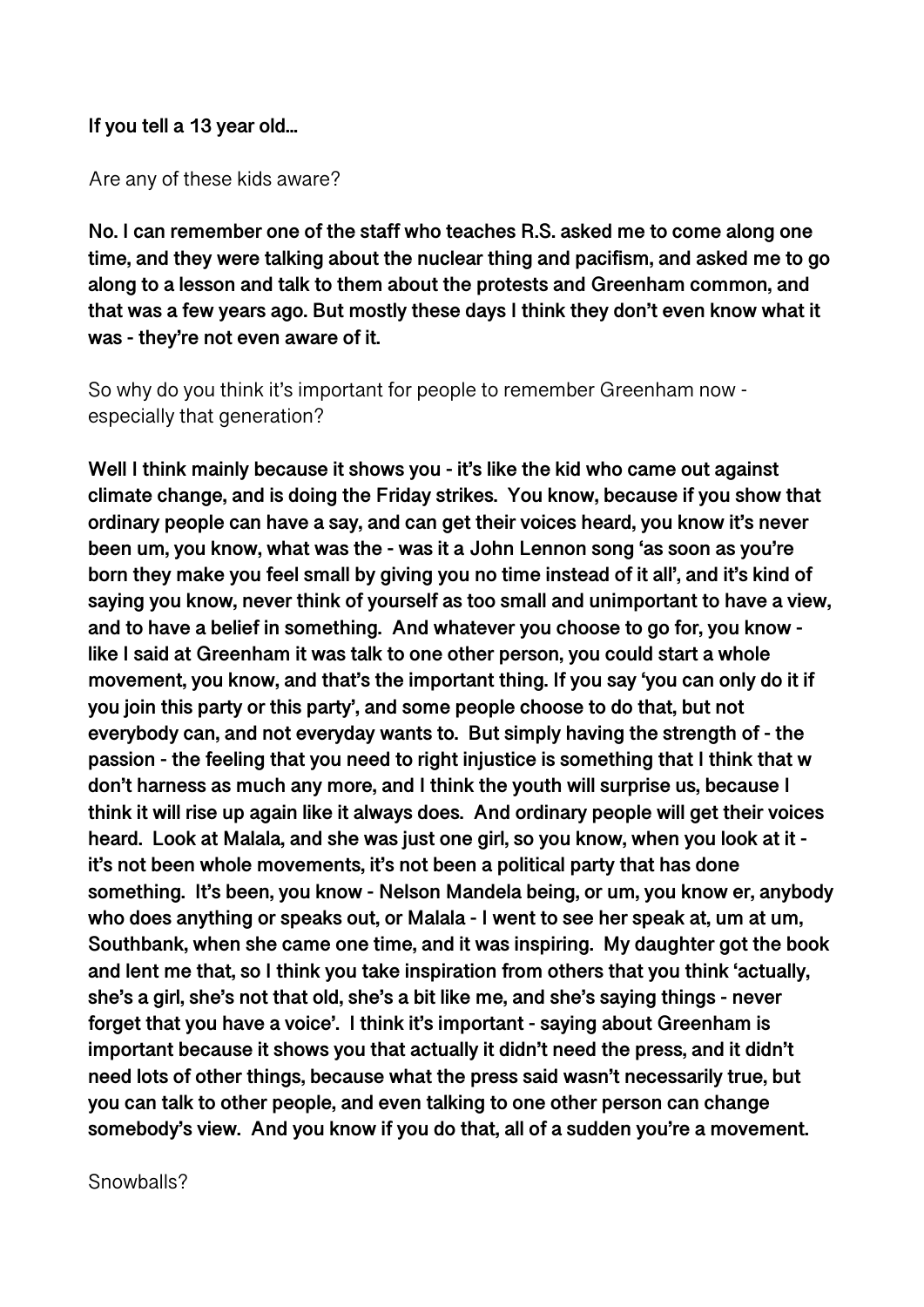#### **Yeah, exactly.**

You were, or you are a feminist.

## **Yeah!**

What impact, if any, do you think Greenham had on feminism?

**I think it was, like I said one of the main things for me was that it was this huge discussion place where you could talk about anything under the sun, and bring different perspectives, and people could exchange their views. And that was hugely valuable. I mean there is this talk about getting away from this democratic model where you vote for one person who has to belong to a party organisation in order to get elected, and they've talked about this thing where you get different people from different walks of life - you give them a year out, and you give them all the exerts they need, and then they work their way to a conclusion. Wouldn't that be a better model? Because this one isn't working, and you know - it hasn't done for some time, and people are frustrated with it, and it seems to me that you know, just to get ordinary people who have got a voice, and who can do it in an environment where they're given access to those details, you know the public aren't stupid - they just don't have the background of knowledge - they're not allowed access to it because what did they say 'for the people, by the people, for god's sake don't tell the people'. There we go! (Laughs).** 

Um, just looking at my list of questions here. So we talked about Greenham's impact on your life. What do you think it gave you, really, in how you lived your life after Greenham? And what you're handing on to your daughter?

**You know, I (laughs), it's funny, when I stayed on the Women's Herb Farm on Vancouver Island, and I came back wanting to know about medicines - orthodox medicines and planet medicines, and I also think there's a lot of mystique around they were saying that now there's a lot of problems with drugs against bacteria, so those sorts of things are not working, so if we're not very careful - and it's not profitable for people to come up with new anti-bacteria drugs, and where are we going to go with that? And I can only think back to the plants, because we're going to have to stop being so industrialized about everything - not everything is about having a profit, and it's more about - and so I think my great love was always the plants, and then I think my other thing was I always wanted to teach, and I did have an English degree, and then I wanted to go back, and I wanted to just - I don't know, to help some of the younger generation. I don't think I have much of a voice at school - obviously I know you have to have a certain amount of direction towards the**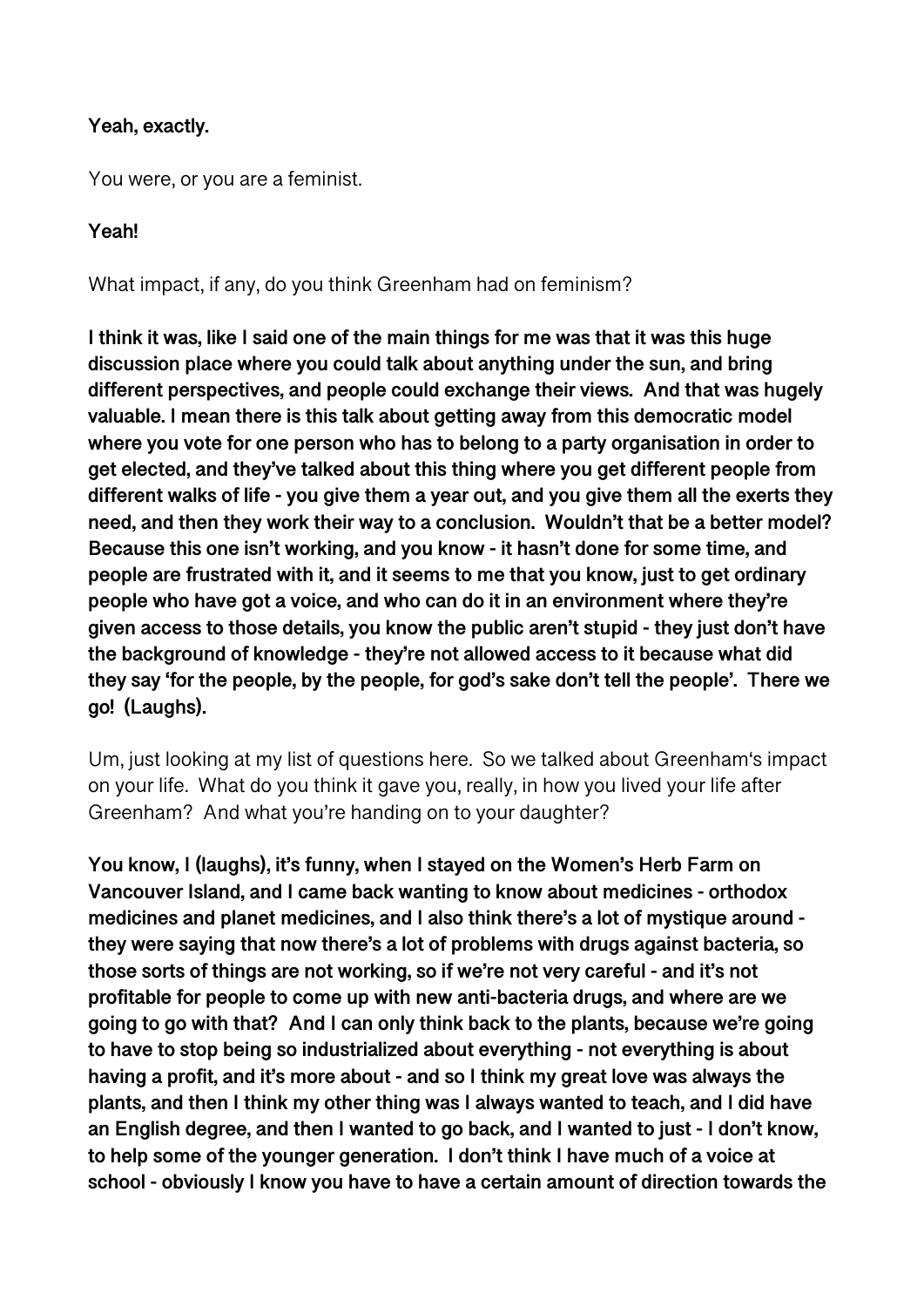**end result**, **which is a piece of paper, but at the same time, I think school should challenge young people to think. So that was the other thing that I came out with...** 

## Of Greenham?

**Yeah, so a classroom is a forum for that - I don't push my own agendas, but I do ask them for what they think, which I think, a new think quite a lot of teachers do try and do that as far as they can, but English is is the great leveler, because you can talk about every issue under the sun. I mean we're not allowed now to do things like To Kill A Mockingbird as a thing for GCSE, or Of Mice and Men, which was a microcosm of society because it talked about all the disadvantaged people that there were. So you do them in Key Stage 3, and you still get to ask those questions, and say to people 'what do you think?'. And when you read something like To Kill A Mockingbird, or Of Mice and Men, er and you read out the words - some racist words that are in the book, and I did have one kid to or three weeks ago say 'Miss, you can't say that, that's racist', and I said yes, but what would you rather - would you rather we erased all those words from the book and pretended it hadn't happened, or do I read it out and you say 'Miss, I am shocked at that' because that's the reaction I want from you - I want you to say 'I don't like that Miss, it sounds wrong' - you're right to feel like that, but if I don't do it like that, and we pretended - is there going to be people that deny who say 'well there's no words like that in the book - you're making it up, it's not real. So when you get that, you understand what it must have been like. Because we can't - that was so many years ago, but we need to know about this stuff. I teach about Anne Frank and the holocaust, I teach Of Mice and Men, I teach To Kill A Mockingbird - if we've got the time, um, Maya Angelou's book I Know Why the Caged Bird Sings, and we say you know there's lots of things in that that helps us to understand why we need to be a diverse society that is inclusive or everybody, and I say whether it's gay people or black people or Muslim people or whatever, it doesn't matter. I think education should be the great leveler (laughs), and access to health things - I suppose that's what came out of it was my two passions to help, to foster that questioning, or to foster that way of thinking about stuff. So when you teach a text you teach them to question and to say that, and you don't white wash the words out of it because they need to hear this is what it was like - we don't want this to happen again - this is why you hear it, so you know what that feels like, and you can say 'I'm glad you said it was wrong, because it is, but we'll read the book anyway, and then you'll see why it was wrong'.** 

And thinking about Greenham, they learn a lot about the Suffragettes now at school, don't they?

#### **Some, some.**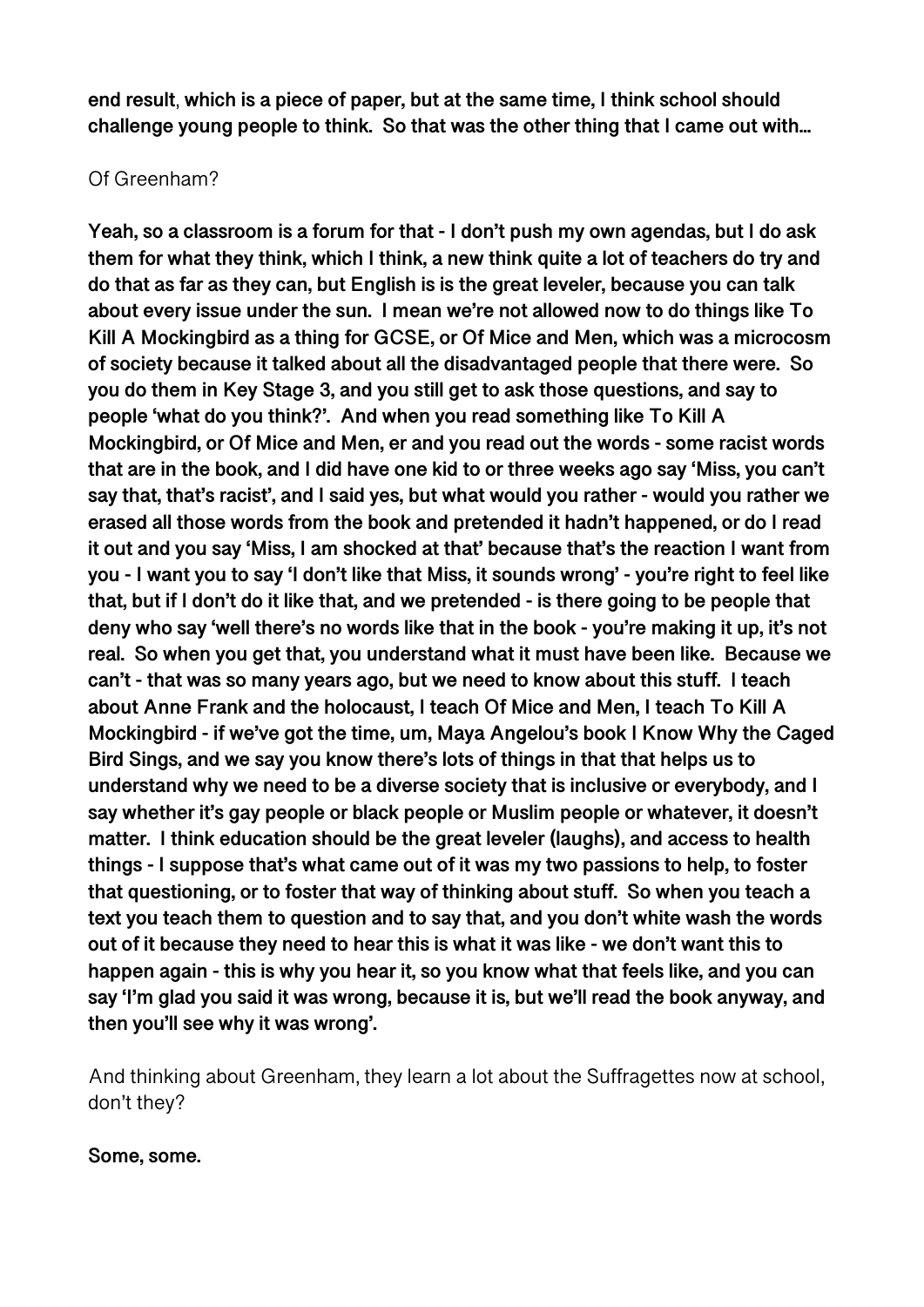#### Do they not do a huge amount?

**Not masses. I don't know what they do in History. I'm English, but as I say - I did an assembly - whole school assembly about the Suffragettes and we looked at the woman who ran in front of the horse, and I don't know if you know, but Clare Balding did an investigation into the sash that she was trying to pin on, and so I showed that extract, and I showed an extract from the film Suffragettes as well, and to be quite honest you could have heard a pin drop - they were all like 'oh my god', and it wasn't that long ago, and so I ended up by saying 'you need to register to vote now, because if you don't register to vote you won't have a vote, and if you don't vote - you don't show up, your voice will not be heard'. Because you've got to work with the system you've got, do you know what I mean?** 

Do you think you'll do a Greenham assembly?

**I think it's too far remote,I mean I could do - but I think it's too far remote from there...and I don't think the nuclear issue is at the forefront of what they're - I think climate change is more what they're...** 

Except it is still there, and it is still dangerous.

**It is - of-course, but you can't, 'you've got to look at this because it's important' everybody finds their own road to what they feel about it, do you know what I mean? So who knows.** 

So how long ago did Greenham - the gates shut in 2000, I think, didn't they - the last one?

## **Yeah, but there's....**

So almost 20 years isn't it.

## **Yeah, but there's still a couple of women living there.**

Even now?

## **Yeah, I think Katrina.**

Oh I didn't know that..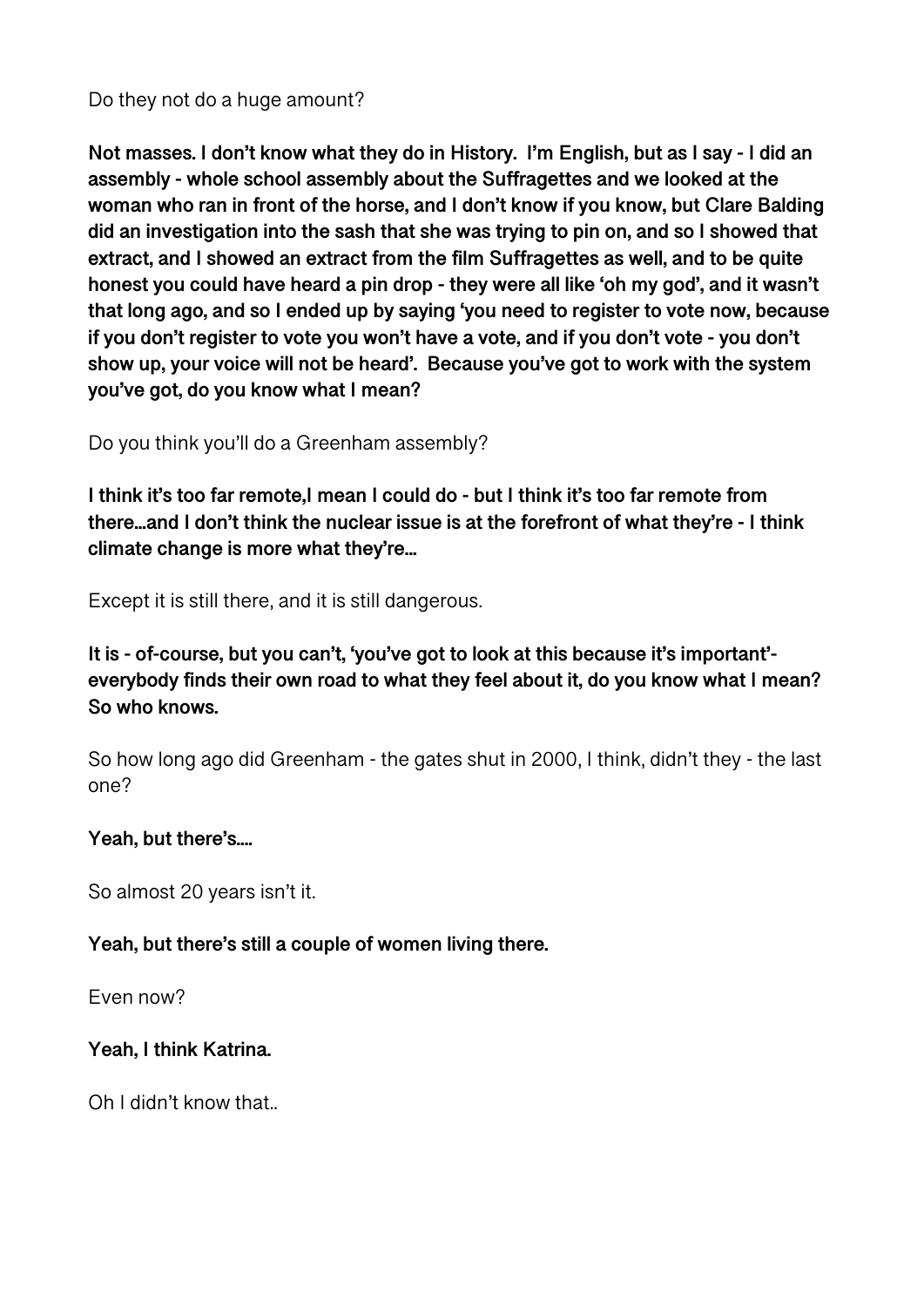**..a little while ago she had a, I think it was her - she was filmed, you know there was a clip or something on the anniversary, and I think she had a caravan there and I think she was still there.** 

I think Sarah Hibson was one of the last...

**Yeah.** 

...to leave.

## **And Katrina - she was still there.**

Oh she was still there?

**It's worth checking out. I mean I haven't been back for a longtime, so I don't know.** 

How did you feel when you went back? Was it ...

**It was kind of odd, because it was a hive of - I mean some days - you never knew, some days it would be deserted, and some days it would be thronging with people, and some days it would be people you knew, and some days like I said - you'd go back, if you'd been away for a weekend or something, you'd go back and there wouldn't be anybody there. So um, yeah.** 

Did you feel nostalgic for those days?

**Yeah, yeah, I think so (laughs). I mean I'm still in touch with some people - Rowan I'm still in touch with, um, but um and I thinks she's in touch with other people like Veronica and Jane, and a few people um, I think Katrina went back to Australia eventually.** 

## That's Dr Katrina?

**Dr Katrina. Yeah, Dr Katrina went back to Australia. So people dispersed and did their own things, but when it's time for you to go, it's time for you to go. Um, and there was never any - 'well you should have been here' or anything like that. People just decided to go when they decided to go, do you know what I mean and it was like 'if you don't want to be here, then you shouldn't have to be here - it's fine!'.** 

I've forgotten how long you said you were there for, roughly?

**Well I went for about 6...in the end, on and off it was about 2 years.**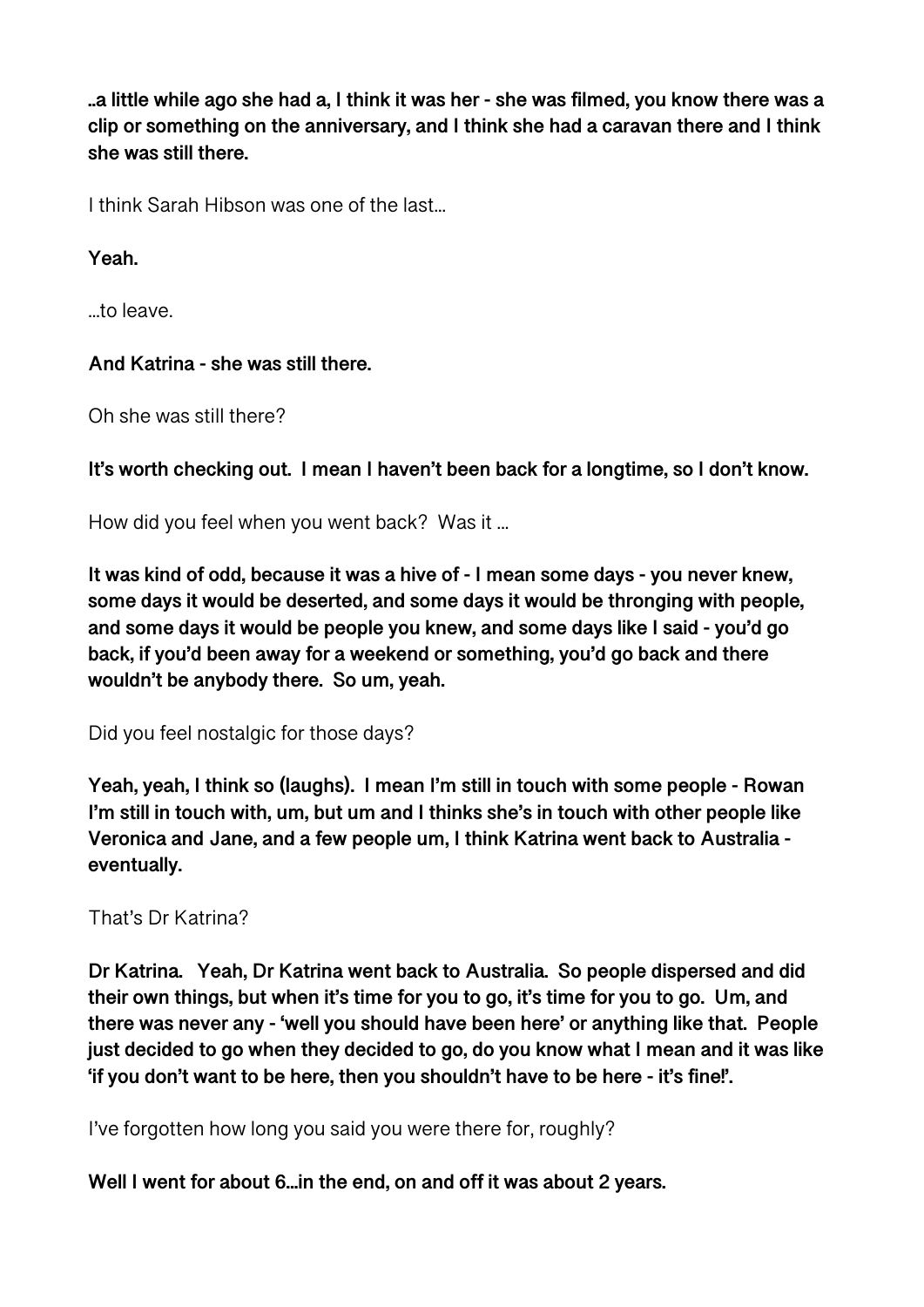A long time. And then you started coming and leaving and coming back, or was it ...

# **Yeah, I think in the end I just decided I wanted to do something different - like you do. It was quite...**

That you wanted to teach?

#### **Well, no I wanted to go and learn about herbs first.**

Oh you did that first?

**I did that first, yeah, so I came back to London and um looked into, um, er, I think I went to the college of Phytotherapy, which originally was in um Tunbridge Wells, so I signed up to do that.** 

#### Very Greenham!

**Yeah! Yes! Sort of. But I mean I loved that and um, certainly the women that you know, in Vancouver Island - I was more and more, I mean I've got loads of herbal books up there, so um, I loved that and I met lots of people that were very into that, and learn to be wary of having too many antibiotics and things. You know. I had a really good GP - I lived in Lewisham at one point, and I had a really nice GP, and she and I had an agreement she said 'I get that you're a herbalist,' she said 'but if I tell you to take an antibiotic, you'll take it, right?' And I went 'yep', and the time I did need it she went 'you're having the antibiotic', and I went 'yep right, that's good', because ...** 

That's how it should work - together.

**Yeah, yeah. But it's funny because I think I applied for housing at that time, and I remember going along to the housing office and they wanted to fill in all the forms about where I'd been living, and they said 'what was your previous residence?' And I said 'an orange plastic bag', and he was like 'what?'! (Laughs). 'It was an orange plastic bag - I had a GoreTex as well, but it was an orange plastic bag over it.' 'Okay'. So it was a bit odd, it's quite funny because a lot of people signed on, and they'd come along and they'd interview you literally sitting on the slope from the um, the dole office, and they'd come along and they'd interview you, and word got out because if you had a bender, they classed it as being sort of.., and you got less money, but if you had a tent you were classed as having a dwelling, and therefore you got more money! (Laughs). Because the benders were far more stable, but if you had a tent that was like you could put it up and stay in it - it was very odd (laughs).**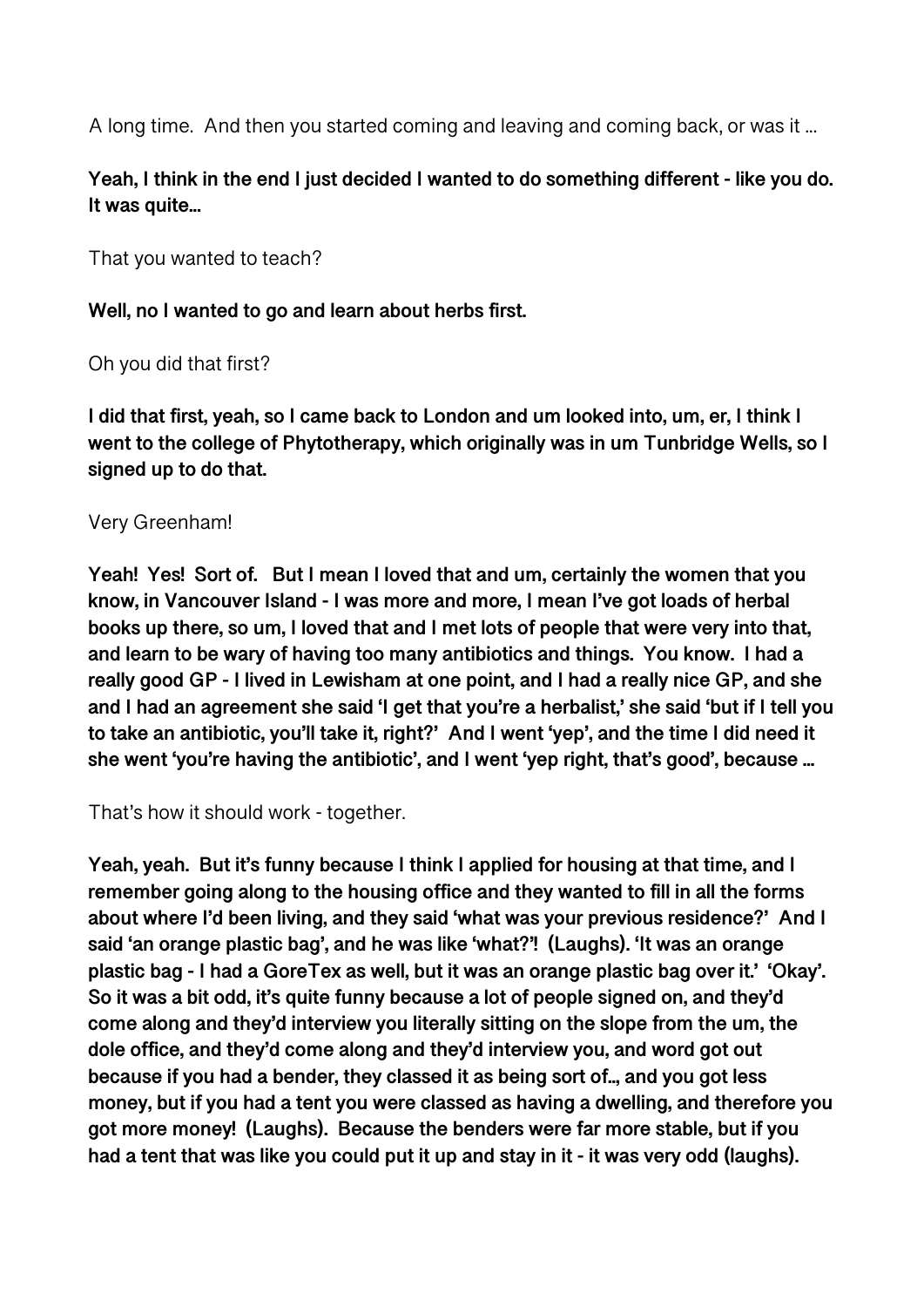Who made up that slender difference?

**Who knows! But they had their little clipboard, and it was like 'do you have a bender or a tent'? (Laughs). Ridiculous conversation! They did have a sanitary inspector who came along at one point, and they were going 'where do you wash? Where do you...' (whispers) 'over there, behind the bushes',and they were like (gasps). But actually we were very meticulously clean about it - no colored toilet paper, because that takes years to break down - Green Gate would have had a hissy fit about it if we'd used anything else but white paper - do you know what I mean? So people were more aware of the ecological things about it as well, so it's quite funny. But you either laughed or you cried there - sometimes it was just hysterical, and sometimes it was like 'oh god, I can't take this any longer'.** 

Yes, the cold in winter must have been pretty difficult?

# **Oh no, no, that wasn't a problem at all. No, no. The rain!**

I was going to say - what was the biggest...

# **The rain was the most...**

## Damp?

**...yeah, because if it rained for days on end, because I think it was Lady Olga Maitland who - she wrote the book, and we sat around and we read extracts - I don't think I ever met her - I might have done, but I can't remember now. Um and we were reading extracts - we used to read around the fire sometimes, we liked The Moomins - we read the Moomin books and things like that, and we were reading it and they were saying - actually we were a bit pissed with her, because she said things like 'and they were sitting there on this dismal slope, and they had this bowl - this pot of rice which was the only thing to eat, and they occasionally they'd throw in a pimento as a bit of variety to the plain rice', and I thought we had some amazing meals - how dare you? I mean we know she meant it well, and maybe that night all they did have was rice with a pimento, but it was like oh my god, nobody will ever come here because they'll think we're just living such a terrible life, and actually a lot of the time it was fun, and we ate really well, and you know, people put a lot of love and care into the food - although there was a lot of in-fighting about the meat - that's why I lived at Violet Gate.** 

So you could eat meat?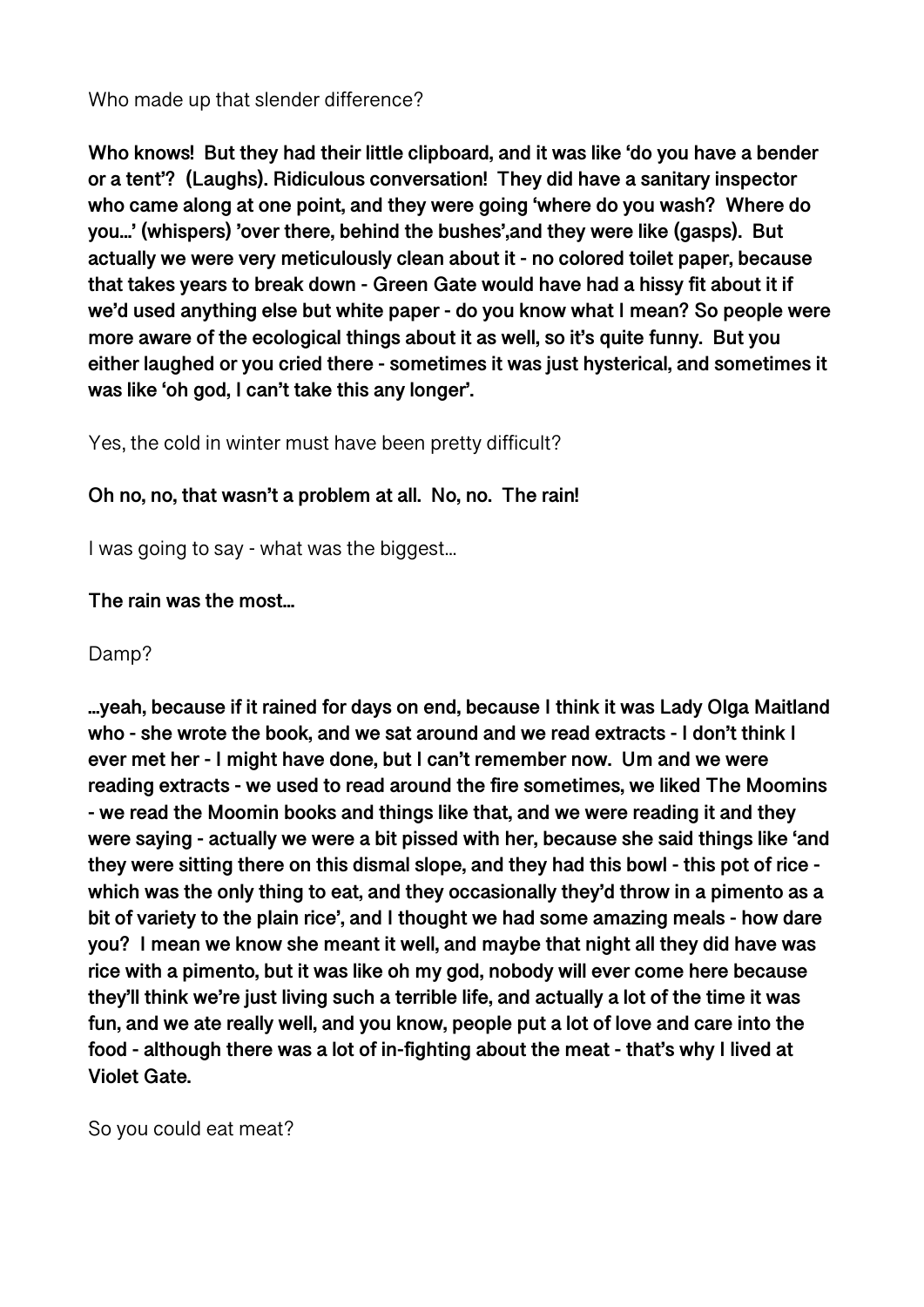**Not necessarily so I could eat meat, because I didn't really care, but um, it's because you know, it as so embracing of all lifestyles that I felt I fitted in there - where you could be virtually anything, and that's fine at Violet Gate. I think Rebecca Johnson came round one night, because she was mainly at Yellow Gate, and she came round and she said (whispers) 'I hear for Christmas Day you've got fish - can I come for Christmas dinner, because they won't let me eat anything like that at Yellow', and we said 'yeah, yeah, of-course' (laughs). But it was the weirdest thing, because you'd get people come and sometimes they'd give you like satsumas, and you think god, I've had fifteen satsumas today, but I haven't had anything else to eat - I wish somebody would come up - oh you got the weirdest things, because people would turn up, and I can remember a car pulling up once and they said (shouts) 'what do you need?', and I was siting with Rowan, and went 'oh, can I have a bottle of whiskey and an apple pie with an R for Rowan on it?' She was just joking, and a week later same car pulled up 'is there a Rowan here? We've got a bottle of whiskey and an apple pie' (laughs). So it was just like...** 

#### Lovely...

**Yeah, but people would come up 'oh do you need some wood?' You'd never see them again - or sometimes you would, do you know what I mean?** 

#### Yeah.

**And it was just like people would just come up and say 'no, no, this is what - it's not much but I can give you that, so this is to help the whole thing'. And people were incredibly generous, you know, so that was - it was a bizarre existence, because you think my god, we're running out of wood, and I'd say to Annie or Judy 'what's going to happen next?' - when I was first going at Indigo, and um they'd go 'ah something'll turn up. Sure enough, somebody would drive along and go 'anybody need any wood?' And you'd go 'oh yeah, we could do with a load, or no we don't, but I think Violet Gate might need some'. And you know, that would be fine.** 

I hadn't thought about where the wood came from before. You'd need log delivered? You could get scrubby bits that had fallen on the..

**Well we used to get pallets, pallets would, and things like everybody - lots of people - I remember having fireman's jacket - they were great because they were really weather-y proof and they were wonderful. So people like firemen would support you, I mean I can remember getting on a bus somewhere - completely random in the Midlands, and the guy looked at me - the bus driver - and he said 'where are you from?' And I went 'oh, Greenham', and he went 'you're not paying on my bus - on you go - you're not paying a fare on my bus, you go and sit down love'. And you know the**